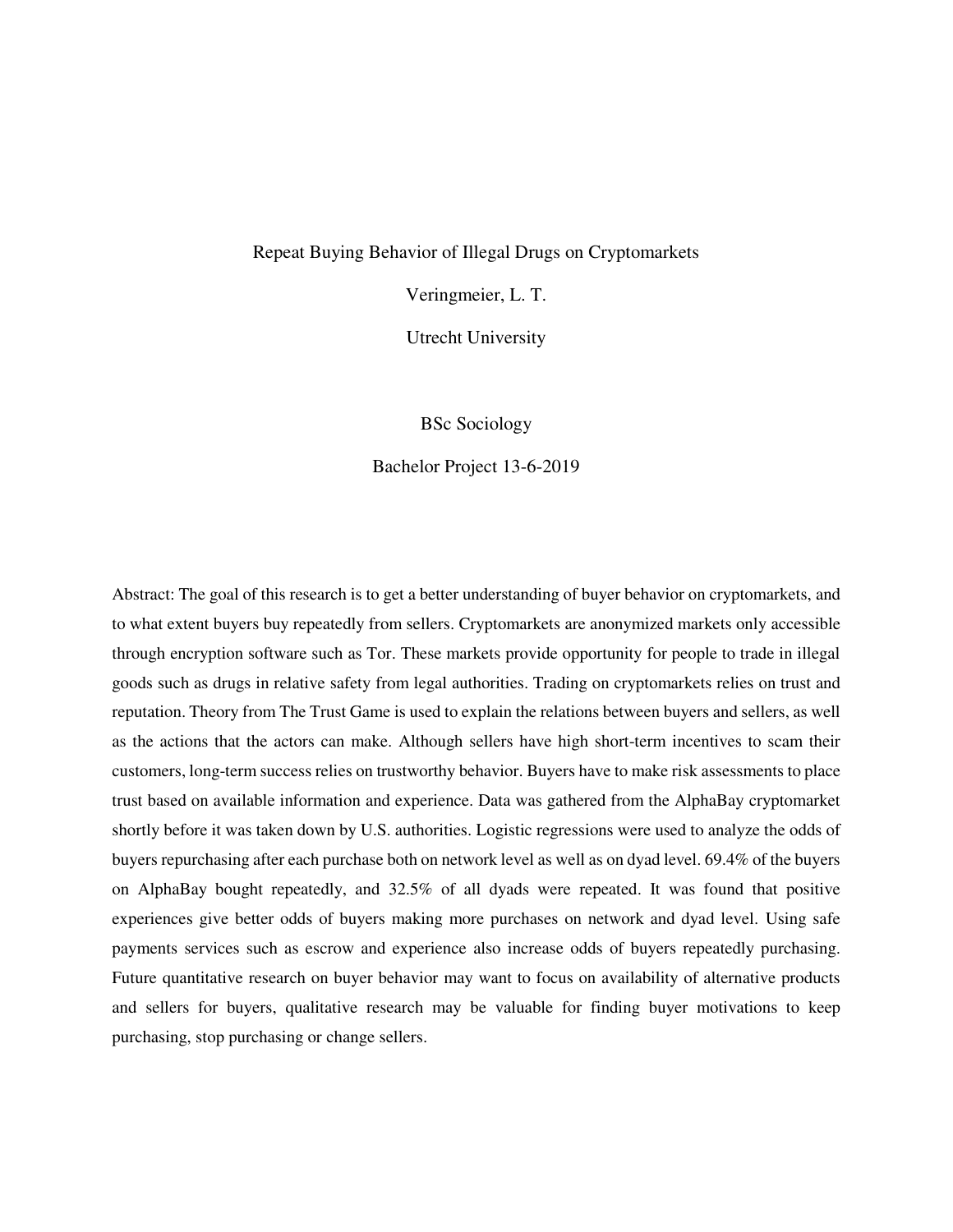| <b>Index</b>                               |                |
|--------------------------------------------|----------------|
| <b>Introduction</b>                        | $\overline{2}$ |
| <b>Theory</b>                              | 5              |
| The trust game                             | 5              |
| Reputation                                 | 6              |
| Repeated Interactions                      | $\overline{7}$ |
| Hypotheses                                 | 9              |
| Methodology & Data                         | <b>10</b>      |
| Methodology                                | 10             |
| Data collection                            | 10             |
| <b>Dependent Variables</b>                 | 11             |
| <b>Independent Variables</b>               | 12             |
| Covariates                                 | 13             |
| <b>Results</b>                             | 14             |
| <b>Descriptive Statistics</b>              | 14             |
| Hypothesis 1                               | 15             |
| Hypothesis 2                               | 18             |
| <b>Conclusion &amp; Discussion</b>         | 20             |
| Findings                                   | 20             |
| Limitations                                | 21             |
| <b>Recommendations for Future Research</b> | 22             |
| <b>References</b>                          | 23             |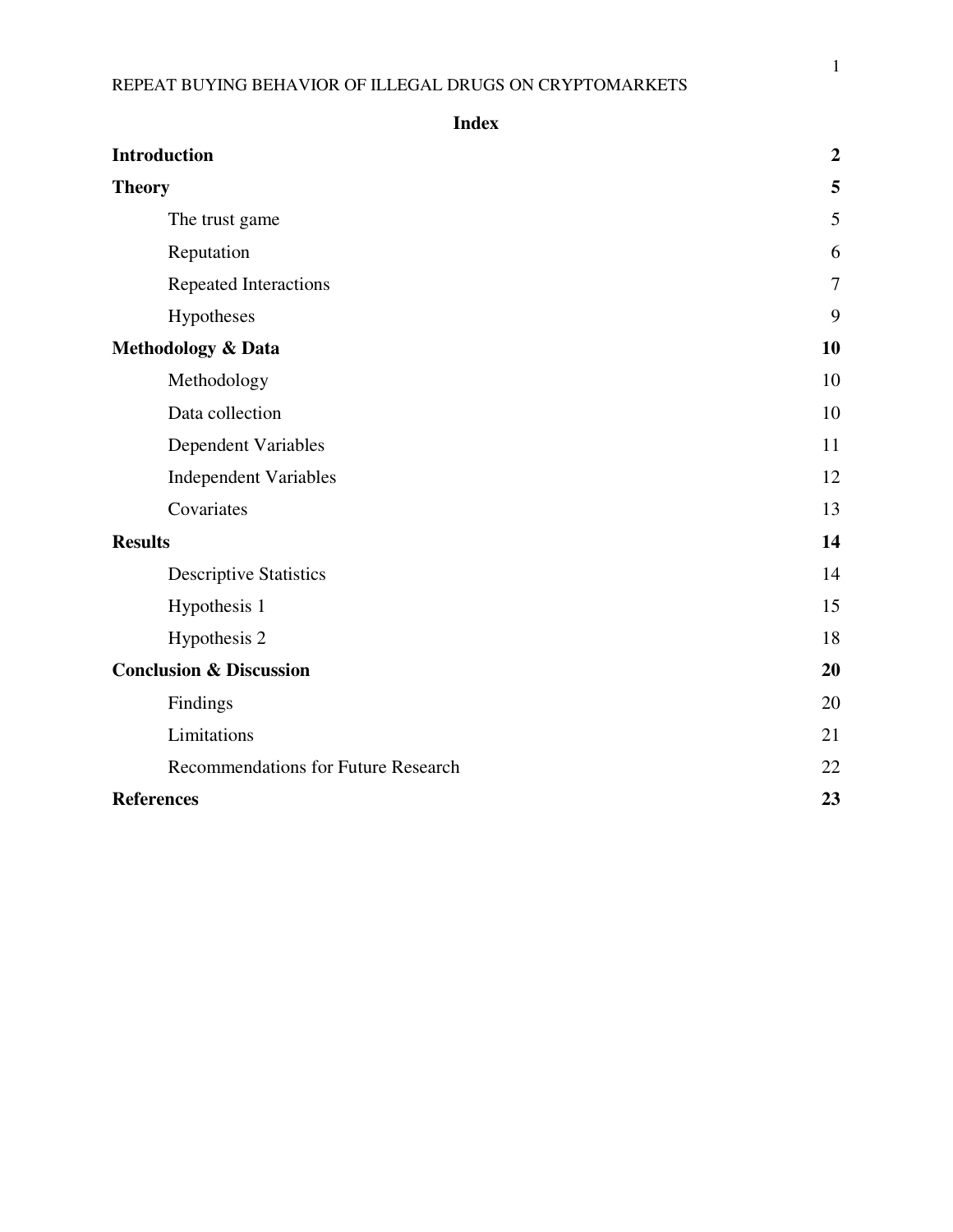#### **Introduction**

Since 2011 the world has been exposed to a new form of trading in illegal goods on a scale that had never been seen before (Barratt, 2012). 'Silk Road' was a cryptomarket, a website on an hidden part of the internet where identities and other personal information cannot be traced. Only by using encryption software such as Tor can the website be reached. What made Silk Road different and more successful compared to earlier dark net market places was its professional design, diversity in traded goods, and most importantly using Bitcoin as currency, allowing for untraceable transactions (Buxton & Bingham, 2015). As such, criminal activities like trading drugs in particular were one of many practices commonly seen on the website. Silk Road has been taken offline in 2013, but since then many similar websites have emerged and disappeared (Soska & Christin, 2015).

Sales on cryptomarkets average between 300,000\$ and 500,000\$ a day (Soska & Christin, 2015). It is expected that this number will increase, but the harmful effects of cryptomarkets for society can be debated (Aldridge et al., 2018). Trading drugs on cryptomarkets presents both buyers and sellers with several beneficial factors that decrease their risks less street crime. Incentives for buyers to use cryptomarkets are the relative safety(Barratt, Ferris & Winstock, 2016), anonymity, quick transactions and delivery (Van Hout & Bingham, 2013a; Van Hout & Bingham, 2013b). Cryptomarkets also provided users with a forum and community to discuss safe drug use, activism and social support involving stigmatized topics (Maddox, et al., 2016). Sellers can increase their number of clients, although competition is fierce (Aldridge & Décary-Hétu, 2016). Sellers also try to build long term relationships with customers (Aldridge  $\&$  Askew, R, 2016; Aldridge & Décary-Hétu, 2016).

Due to the anonymous nature of cryptomarkets Tzanetakis et al. (2016) find that relations between buyers and sellers on cryptomarkets form differently compared to relations in offline drug trading. Offline drug trading requires trust between buyer and seller before doing business, on cryptomarkets trust is promoted by sellers to attract new buyers, and to protect buyers from getting scammed. Cryptomarkets facilitate this in two ways, a reputation score is kept for all sellers created by the feedback from buyers they interacted with previously. This score can be used by buyers to perceive the trustworthiness of a seller. Secondly an escrow payment service can be used. This payment service works as a third party who keeps the money paid by the buyer and only releases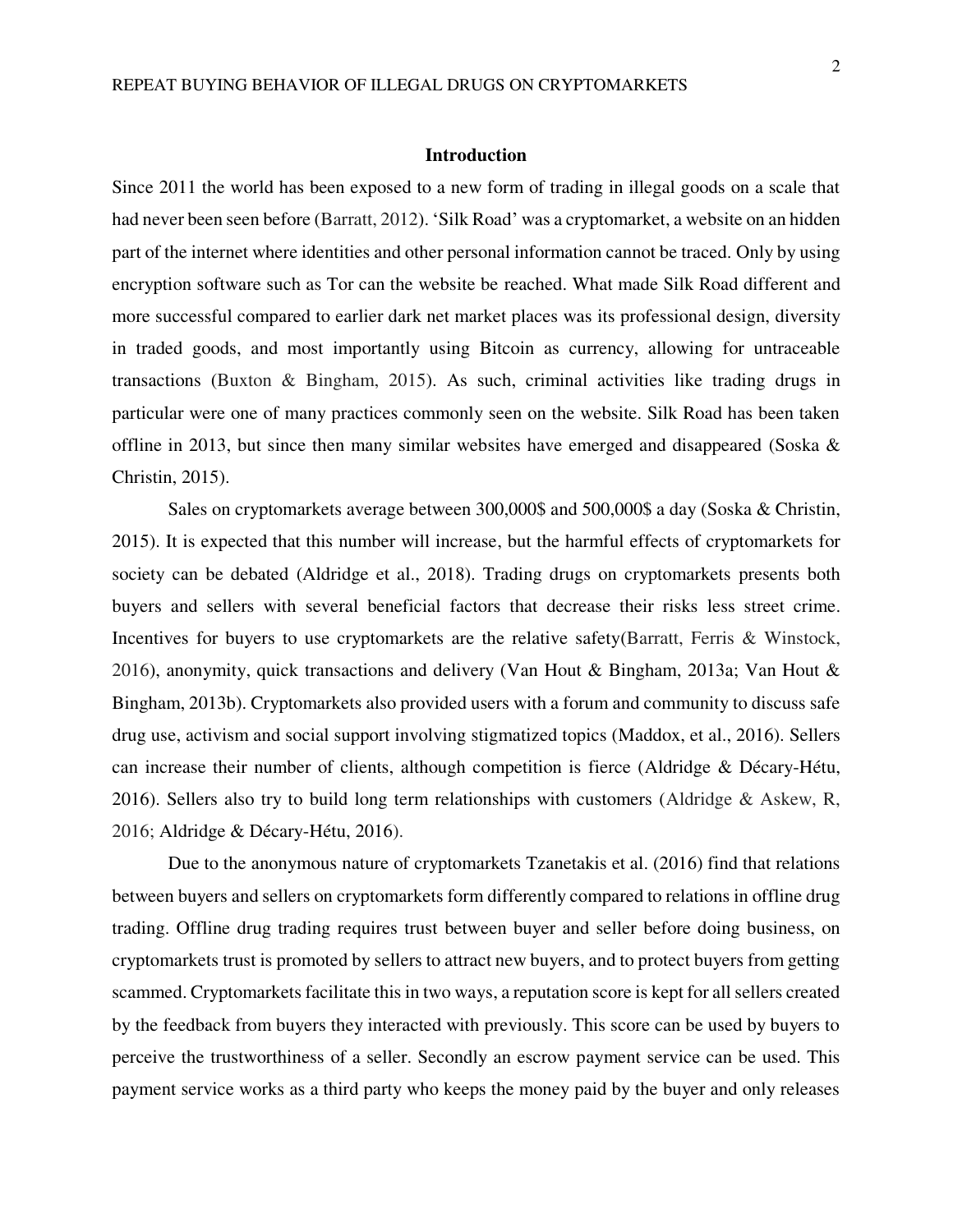it to the seller after the drugs have been delivered (Barratt & Aldridge, 2016). Escrow services are meant to increase trust as they prevent scamming by sellers to a certain extent.

Most quantitative research concerning relations between buyers and seller on cryptomarkets investigate network structures, or have a seller centered approach. Buyer centered information has been reported twice recently. Décary-Hétu and Quessy-Doré (2017) found that 91% of the buyers on cryptomarket bought drugs more than once on the same cryptomarket. The main focus was analyzing to what extent buyers interact with more than one seller. They found that of the transactions between buyers who bought more than once and sellers, 60% were repeated interactions between the same pairs. Their results show that most buyers may be considered loyal, since a significant proportion of repeat buyers are interactions with the same seller.

Research on cryptomarket networks (Norbutas, 2018) found that only 50% of the buyers bought more than once. He also found that 60% of all buyers interact with just one seller, and 21,4% interact with two sellers. This percentage quickly decreases as the amount of dyads per buyer increases. A dyad refers to a set of specific buyer and seller who interacted with one another. Cryptomarket networks consist of many dyads, both buyers and sellers can have multiple dyads with other actors on the market. Although the results of both researches are not completely comparable, a few interesting observations can be made.

First of all, both seem to agree on the idea that customers are loyal, since most transactions are with the same seller. However, in case of Norbutas (2018) we need to realize that most buyers who interact with a single seller also only bought once. Meaning that they did not interact with another seller because they did not make a second purchase at all. Second, in the data used by Décary-Hétu and Quessy-Doré (2017) the buyers usernames were partially hidden, and an estimation had to be made about the likelihood that two buyers were in fact the same person. This estimation could have influenced the outcome of the results, partially overestimating the outcome of their analysis according to Norbutas (2018). The empirical facts found in both researches (Décary-Hétu & Quessy-Doré, 2017; Norbutas, 2018) however are under-theorized. Explanations for the growth of long lasting relations, loyalty and trust are lacking, especially from a buyers perspective. In this research I will use a theoretic approach on building trust to try and explain how buyers may want to get involved in longer lasting relationships with sellers.

 According to Diekmann and Przepiorka (2017) economic transactions are an example of trust-problems, and as such this goes for transactions on cryptomarkets as well. Because of their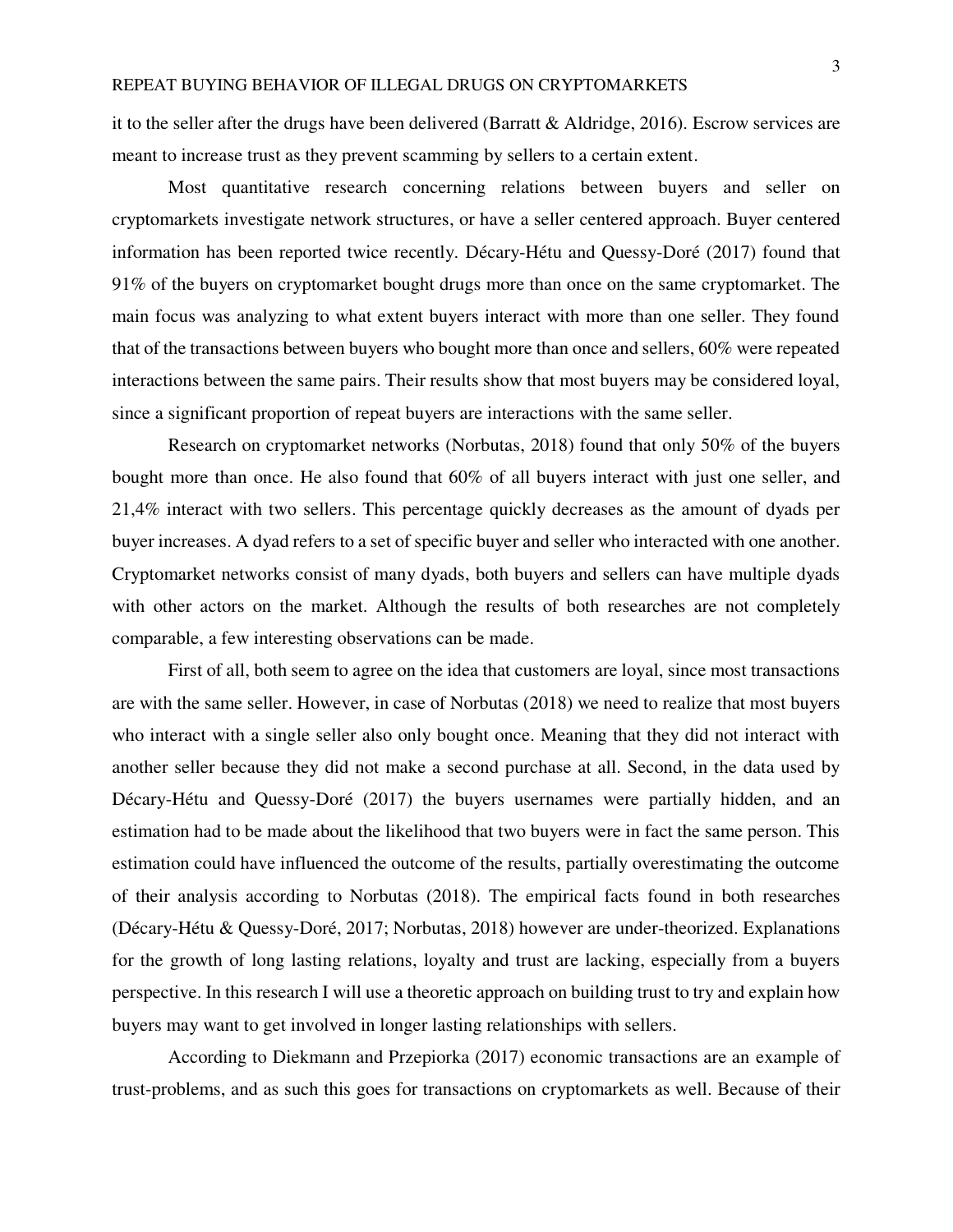illegal nature however there are no authorities that can legally protect anyone involved. For buyers the dilemma involves around placing trust, whether or not a unknown seller can be expected to actually send the drugs the buyer paid for. For the seller the dilemma revolves around whether or not to send the drugs after the money is received. 'Trust' however is difficult to define and can have many meanings. Williamson (1993) explained that placing trust in someone means taking a risk. Someone who places trust expects to be more likely to see others honor this trust rather than abuse it.

In their research Buskens and Raub (2002) go further by saying that people would only place trust if they expect to gain more when compared to not placing trust. In their research on The Trust Game they analyzed how relations between those placing trust and those being trusted can change over time. Coleman (1990) stated that for something to resemble The Trust Game it needs four elements, these are summarized as follows by Buskens and Raub (2002):

*"(1) Placing trust by the trustor allows the trustee to honor or abuse trust. This action would not have been possible without placing trust by the trustor.* 

*(2) The trustor regrets placing trust if trust is abused, but benefits from honored trust.* 

*(3) The trustor voluntarily places resources in the hands of the trustee without formal safeguards.* 

*(4) There is a time-lag between placement of trust and the action of the trustee."*

As all these criteria are met by trade on cryptomarkets, theory derived from The Trust Game can help clarify the buyers' decision making on placing trust. With this theory I will try to answer the following two questions: to what extent do people buy drugs on more than one occasion via cryptomarkets?; how loyal are repeat drug buyers on cryptomarkets to sellers?

Previous research on cryptomarkets has been primarily seller centered, and the little amount of research on the topic of buyer behavior on cryptomarkets has seemed to produce conflicting results. It is important to get a better understanding of buyer behavior on cryptomarkets as buyers create demand for sellers to sell their drugs. The goal of this paper is to create a clearer picture of buyer behavior on a cryptomarket in general, as well as buyer-seller relations on cryptomarkets in particular. Furthermore by analyzing cryptomarket transaction through the theoretic framework of The Trust Game we get a clearer picture of placing trust and reciprocity among invested actors in an environment without legal repercussions and low socially expected actions.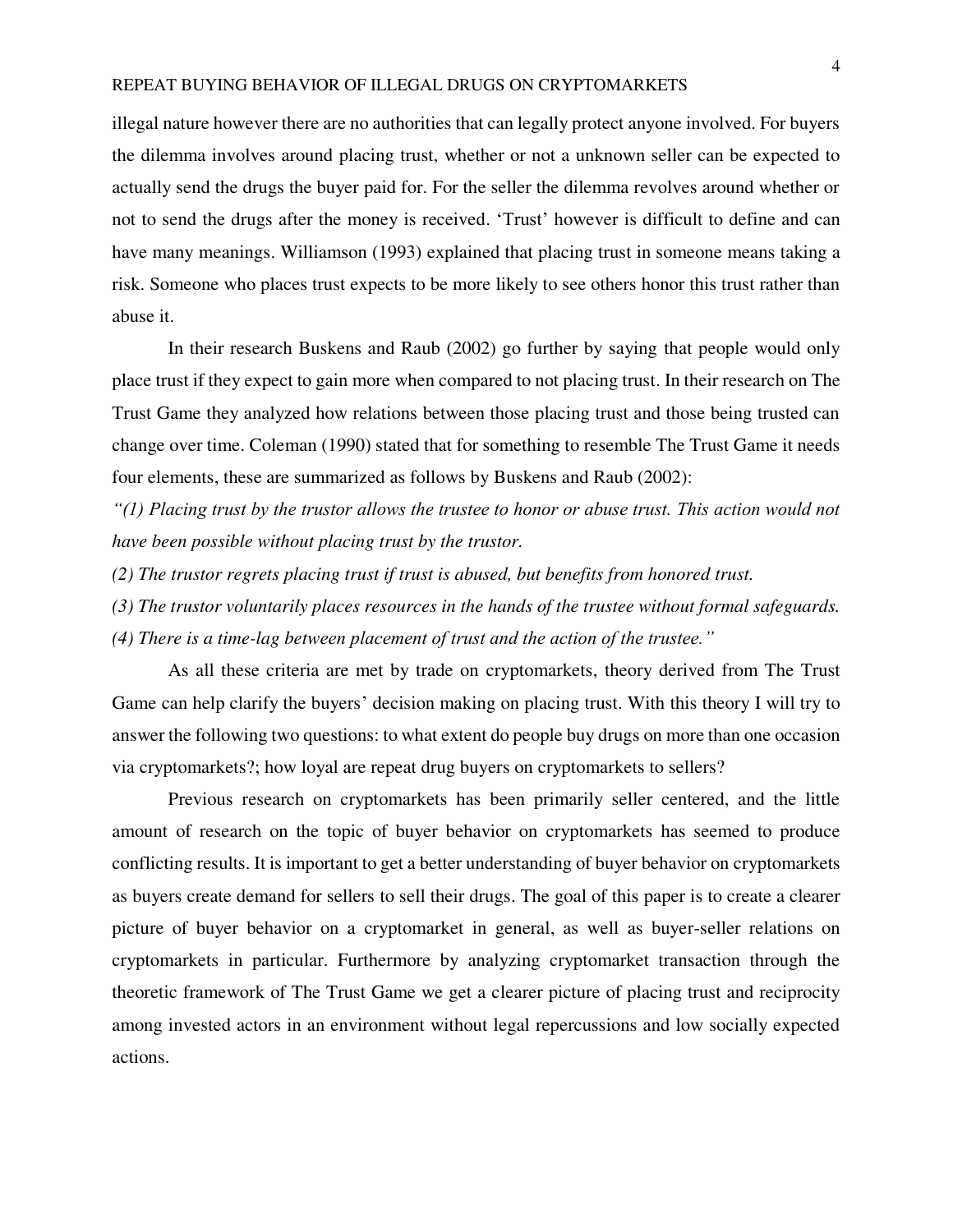#### **Theory**

In this section the theoretical framework of this research is presented. First will be discussed how trading via cryptomarkets resembles The Trust Game. Secondly the relevance of reputation on cryptomarkets and how this effects power relations between the actors. Thirdly is explained how power relations may change as buyers and sellers can start interacting repeatedly. Finally I present my hypotheses which I draw from the discussed theories.

### **The Trust Game**

The social dilemma's that come with trading on cryptomarkets such as taking risks, trusting strangers, reciprocity and opportunistic behavior resemble The Trust Game. The Trust Game is a game theoretical model which can also be referred to as a 'one-sided prisoners dilemma' (Buskens, 1998). In Figure 1 Buskens and Raub (2013) provide a simple visualization of The Trust Game along with the payoffs for each possible outcome. The game requires two players, the first is the trustor who can either place trust or not place trust. Second player is the seller who takes the role of trustee.



*Figure 1: The Trust Game*  $(S_1 < P_1 < R_1; P_2 < R_2 < T_2)$  (Buskens & Raub, 2013)

Buyers can decide to place trust and purchase from a seller, or not purchase from a seller. The decision to do so is based on incentives a buyer may have, such as what kind of products he requires, how much money he is willing to spend and how much risk he is willing to take with a seller. When no trust is placed a buyer does not purchase anything, and as such does not receive drugs, but neither does he pay any money. Also when no trust is placed the seller does not get to make a choice in the game. When trust is placed a buyer sends money to the seller for the drugs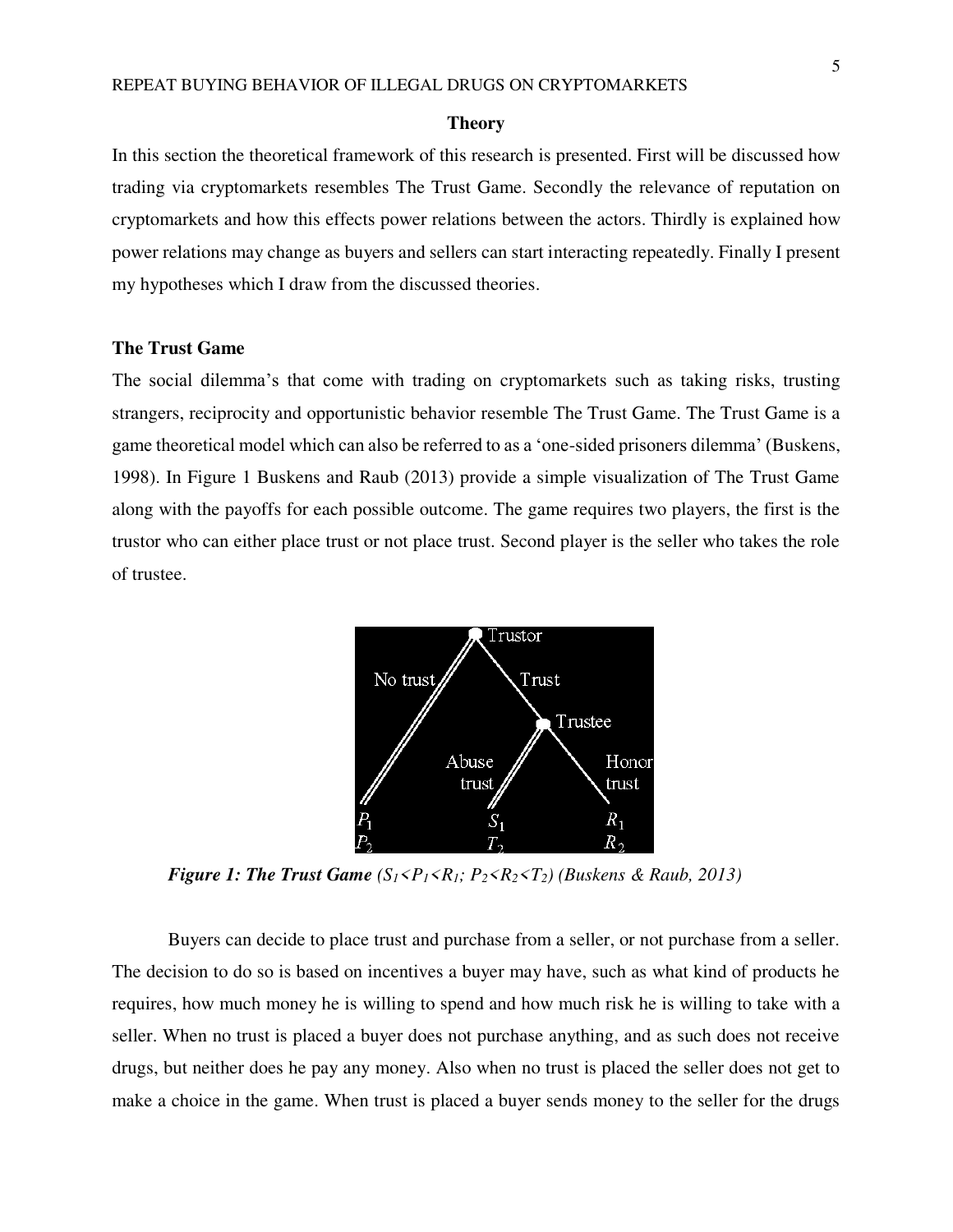they agree to trade. Now the sellers has a decision to make, either he can honor trust and send the agreed upon products to the buyer, or he can abuse trust by not upholding his end of the deal and just collect the money.

The outcomes of the interaction are different for buyer and seller, as the buyer and seller have different incentives to make their choices. For a buyer it is better to not trade at all with a seller when compared to having his trust abused. As losing money and not receiving drugs is worse than not interacting at all. However if he does receive the drugs for which he paid he will be better off than when not placing trust. The best outcome for the seller is when trust is honored and he receives the drugs he paid for. In Figure 1 the pay-offs of the buyer are represented by the letters with number 1 (Buskens & Raub, 2013). For the buyer the decision to place trust should only be taken if the expected outcome of placing trust is better than the expected outcome of not placing trust (Buskens & Raub, 2002).

The sellers outcomes are represented by number 2 in Figure 1. If trust is not placed the seller does not gain or lose anything. If trust is placed the seller receives the money and thus always be better off compared to no trust situations. However the seller can now decide whether or not to send the drugs to the buyer. The seller has great incentive to abuse trust as he is able to increase his own pay-off considerably, as he gains money and does not lose the drugs which is his best outcome (Buskens & Raub, 2013).

## **Reputation**

As sellers need to attract customers, they will provide information about their products. This information is highly biased as the source of the information is a seller with great incentive to scam. A reputation system is used on the cryptomarket to protect buyers from trust-abusing sellers. A reputation system is a self-regulating form of informal social control (Morselli, et al., 2017). Reputation is based on a score given in reviews by all people who traded with a seller previously. These scores for instance can be on a scale between one to five stars, or a negative, neutral or positive rating. The scores indicate the trustworthiness of a seller as experienced by others who have done business with that seller previously.

Reputation is an important source of information for buyers when deciding to trust a seller with whom they have not dealt with previously, as this is the only way to get information from a more reliable source than the seller himself. It is shown that higher reputation scores improve the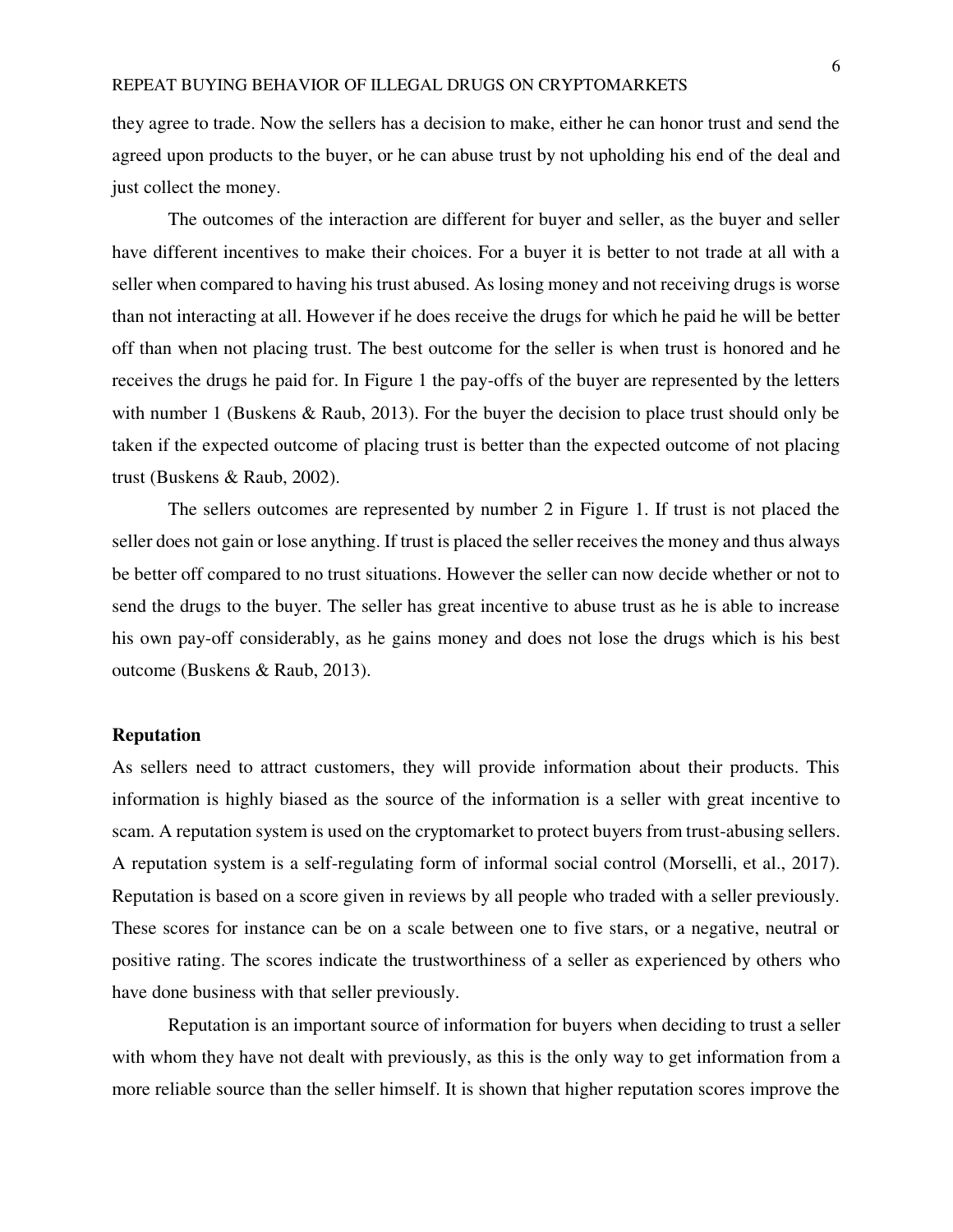business of sellers in two ways (Przepiorka, et al., 2017). More new customers are attracted by sellers with better reputation scores. Since the seller is known as trustworthy, buyers will flock to him, as buying from a trustworthy seller poses less risk to the buyer. Also because the seller is known to deliver his goods he can increase the prices of these goods. The buyers take less risk with a trustworthy seller, and thus they will be more inclined to spend more money since they know they are more likely to get what they paid for.

The reputation score is made up of all reviews given over purchases made from a seller. If abusing trust leads to a bad experience for the buyer, they will give bad reviews to the seller. This will decrease the sellers reputation score and thus discourage others from approaching the seller (Morselli, et al., 2017). New sellers with no reputation at all or sellers with relatively low reputation will have to compensate in their prices to keep attracting customers (Przepiorka, et al., 2017). Lower prices could lure customers as they risk losing less money, and also if they do get their drugs they spent less. Thus reputation systems give sellers incentives to honor trust.

# **Repeated Interactions**

With the reputation system in place sellers have to keep in mind that their choice to abuse or honor trust has consequences for their future business potential (Morselli, et al., 2017). This not only means business from buyers with whom they have not interacted previously, but also opportunities to see buyer return. People buying at cryptomarkets are known to do so more than once and possibly repeatedly from the same sellers (Décary-Hétu & Quessy-Doré, 2017; Norbutas, 2018).

In game theory, when games are repeated in succession of one another we speak of repeated interactions. Decisions made in the past can have consequences for the future (Buskens, 1998). If actors want long term successes, their decision-making process may be influenced not only by the payoffs directly at stake, but also by the possibility of future interactions. Axelrod (1984) called this phenomenon "the shadow of the future", and showed that cooperation becomes a dominant strategy when interactions are repeated. Other research done on this subject shows similar results (Cochard, et al., 2004).

Buskens and Raub (2002) explain how 'the shadow of the future' applies to The Trust Game. They name two mechanisms that happen when buyer and seller interact with one another. These mechanisms are called *learning* and *control*, and they work both on a dyad level and a network level. The dyad level refers to the relation between a specific duo of buyer and seller. The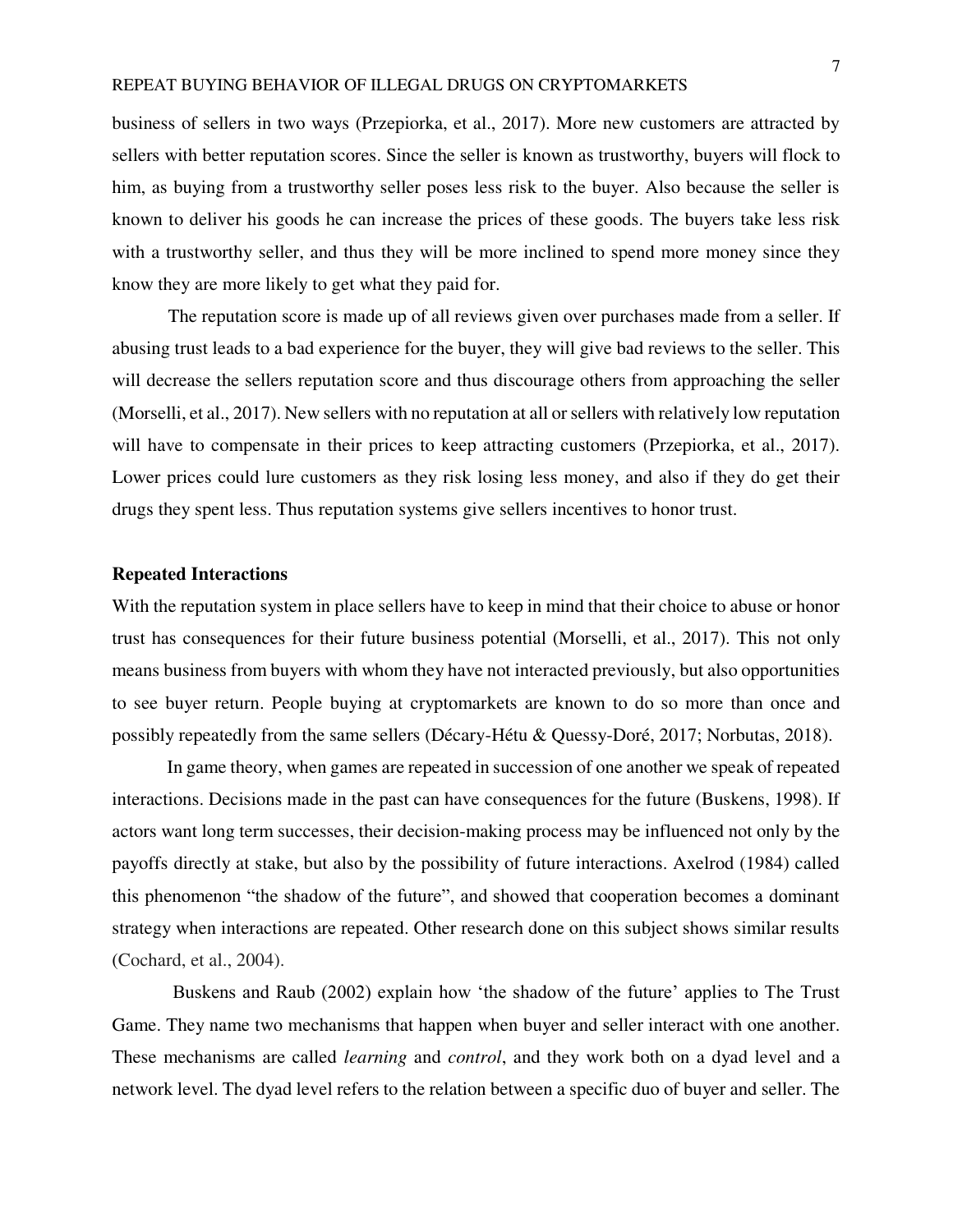network level refers to all possible interactions between active buyers and sellers active on the cryptomarket.

*Learning* is the mechanism whereby the actor can improve his choices of placing trust based on the information gained from experiences in past interactions (Buskens & Raub, 2002). Positive past experiences can make a trustor place trust again. On a dyad level this can translate to buying repeatedly from the same seller, since the seller proved to be trustworthy. However negative experiences can prevent trustors from placing trust again in the same seller. Possibly moving on to another seller or never using cryptomarkets again, and leaving any seller with one less potential buyer. On a network level this may apply to the buyer approaching other sellers with high reputation in the future, if a low reputation seller abused his or her trust. Or not approaching other sellers since a trustworthy seller has been found already.

*Control* refers to the ability of a buyer to influence the sellers decision to abuse or honor trust (Buskens & Raub, 2002). The seller has short term incentives to abuse trust, but long-term incentives to honor trust. On a dyad level the buyer can prevent the seller from earning more money by not placing trust again if trust was abused previously. Since this is detrimental for the seller, he or she is inclined to cooperate and honor trust when it is placed. On a network level sellers are incentivized to honor trust as trustors will give reputation scores in reviews on their purchases. Buyers control sellers actions by informing others of untrustworthy behavior. Low reputation scores are detrimental for business, since new clients are deterred from doing business with low reputation sellers. Also low reputation is hard to improve again after it drops, since it is impossible to get a perfect reputation which most trustworthy sellers have, and that is what attracts new buyers (Przepiorka et al., 2017).

Furthermore, Bohnet and Huck (2004) find that past experiences are more important for placing trust than general reputation. Meaning that the buyers own experience with a seller is more important for the buyers in terms of placing trust again than the general reputation the seller has. Kollocks research (1994) supports this, and even found that once trust is honored, trustees are more likely to stay with the trustor than move to another with whom they have not had any interaction, even if others proposes a better deal. Although this does not mean that seller reputation has no influence on deciding to place trust in a seller at all, it does show that buyers value their own experiences with sellers highly, supporting the idea of a *learning* mechanism.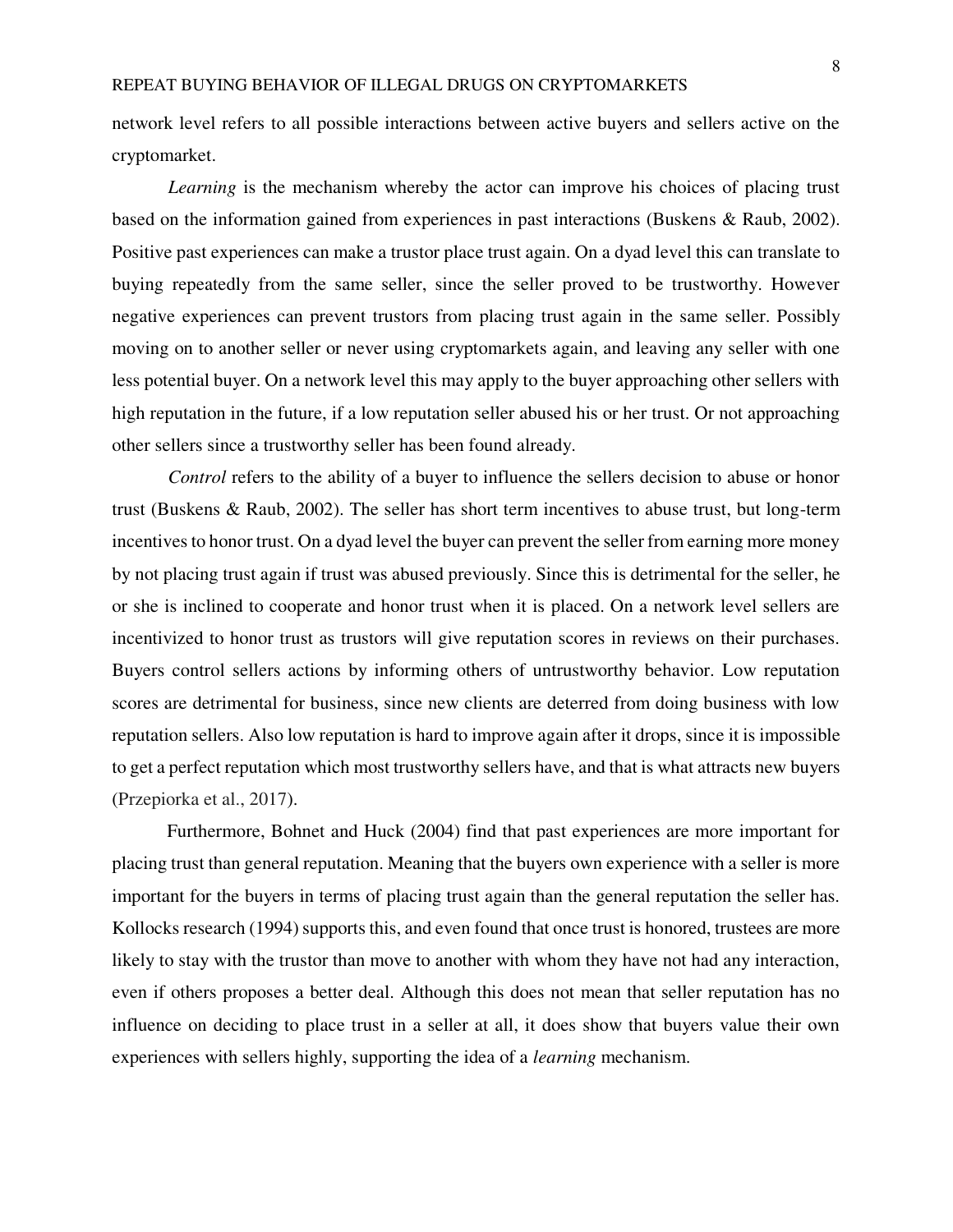## **Hypotheses**

Within the context of cryptomarkets the *control* mechanism provided by Buskens and Raub (2002) is hardly measurable and also refers to the decision-making process of the seller and not the buyer. In this research I focus on buyer behavior, which according to Buskens and Raub (2002) is explained by the *learning* mechanism in repeated interactions.

The *learning* mechanism explains how buyers can change their decision to place trust based on previous experiences. Positive experiences indicate that trust was honored when placed. As buyers learn that placing trust is rewarded they can become more inclined to do so again. Negative experiences can indicate that trust was abused, and so a buyer may become more reserved to place trust again. On a network level I hypothesize that:

*H1: The higher the reputation-score gives for a drug purchase via a cryptomarket, the more likely the buyer is to purchase again via this cryptomarket.* 

 The second hypothesis looks more in depth at the dyad level of interactions between buyer and seller. I expect that buyers learn from their previous experiences with specific sellers and want to be at as little risk as possible. Positive experience indicate a trustworthy sellers as he honored trust when it was placed. Repeatedly purchasing with that seller would then pose less risk. My second hypothesis is as follows:

*H2: The higher the reputation-score a buyer gives for a drug purchase from a specific seller, the more likely the buyer is to purchase again from that seller.*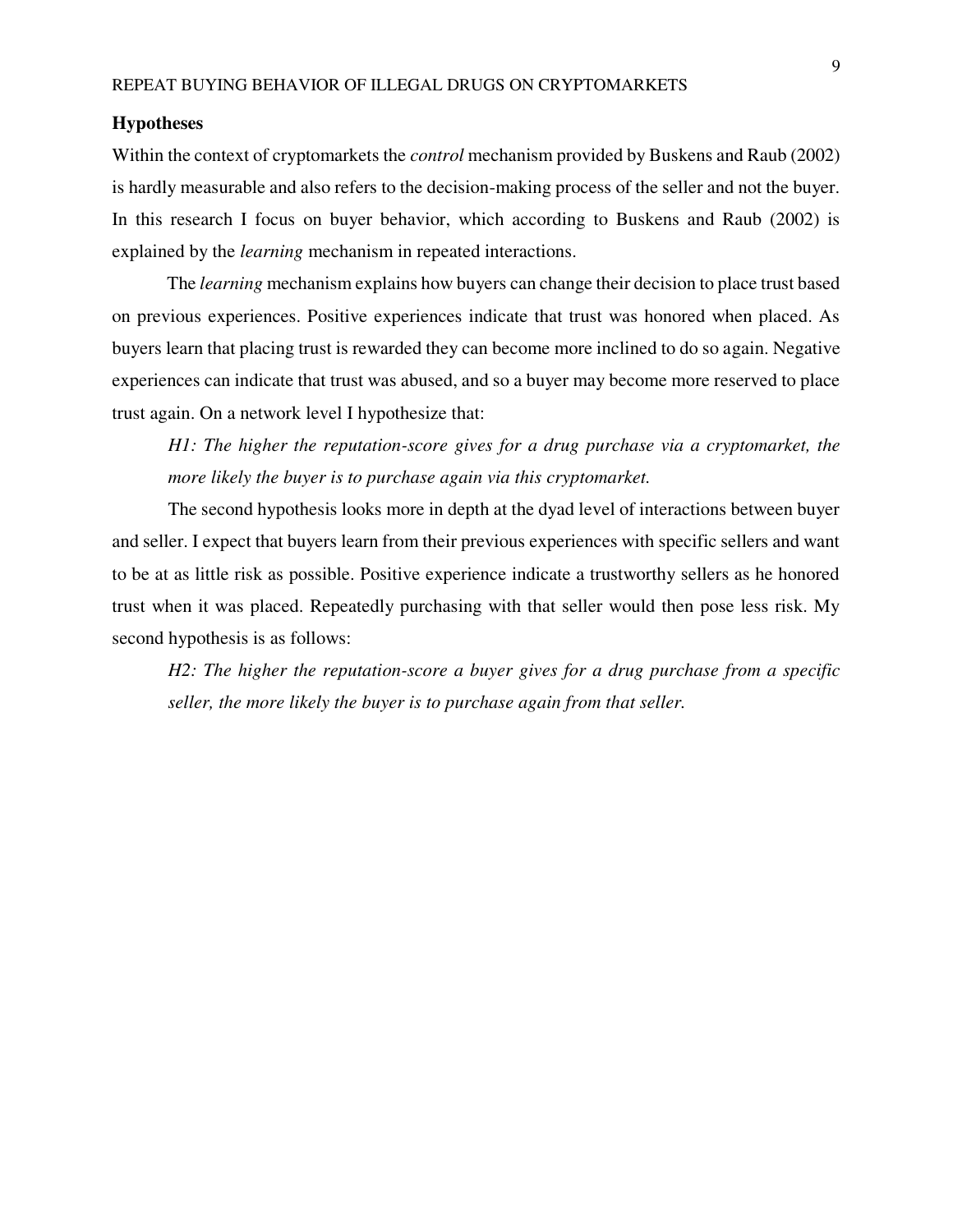### **Methodology & Data**

In this section I will first explain what methods I will use to test the hypotheses. Then the data collection is discussed, after which I will explain how each variable was created, and how they contribute to the analyses.

# **Methodology**

To test the hypotheses on whether or not buyers are more likely to return to cryptomarkets and specific sellers based on purchase experience I use regression analyses. SPSS was used to analyze the data. I want to test two things; 1) can we predict whether or not a buyer would return to the cryptomarket based on purchase experience; 2) can we predict whether or not a dyad would be repeated depending on purchase experience. Because the data consists of several non-normally distributed variables and both independent and dependent category variables I will use logistic regressions to test my hypotheses.

 As mentioned in the introduction escrow services are meant to improve trust in cryptomarket relations by decreasing sellers the opportunities to scam. Therefore the payment method is used as covariate in the analyses. Also I check for an interaction effect between payment method and rating to see if escrow services resulted both more positive feedback as well as increased odds of buyers repeating purchases.

 The number of purchases a buyer had on the cryptomarket in general as well as within a dyad will be taken into account as well. This number indicates the amount of times a buyer placed trust previously, and with it an indication is created for the experience a buyer has on the cryptomarket and with specific sellers. An interaction effect between these indicators and rating may show whether or not more experienced buyers are more likely to experience both positive interactions with sellers and also increase the odds of seeing them return.

## **Data Collection**

The data used in this research was collected from the AlphaBay cryptomarket. AlphaBay was operational from December 2014 until July 2017, when it was shut down by US authorities in Operation 'Bayonet' (Christin, 2017). The data was collected before the shutdown, by means of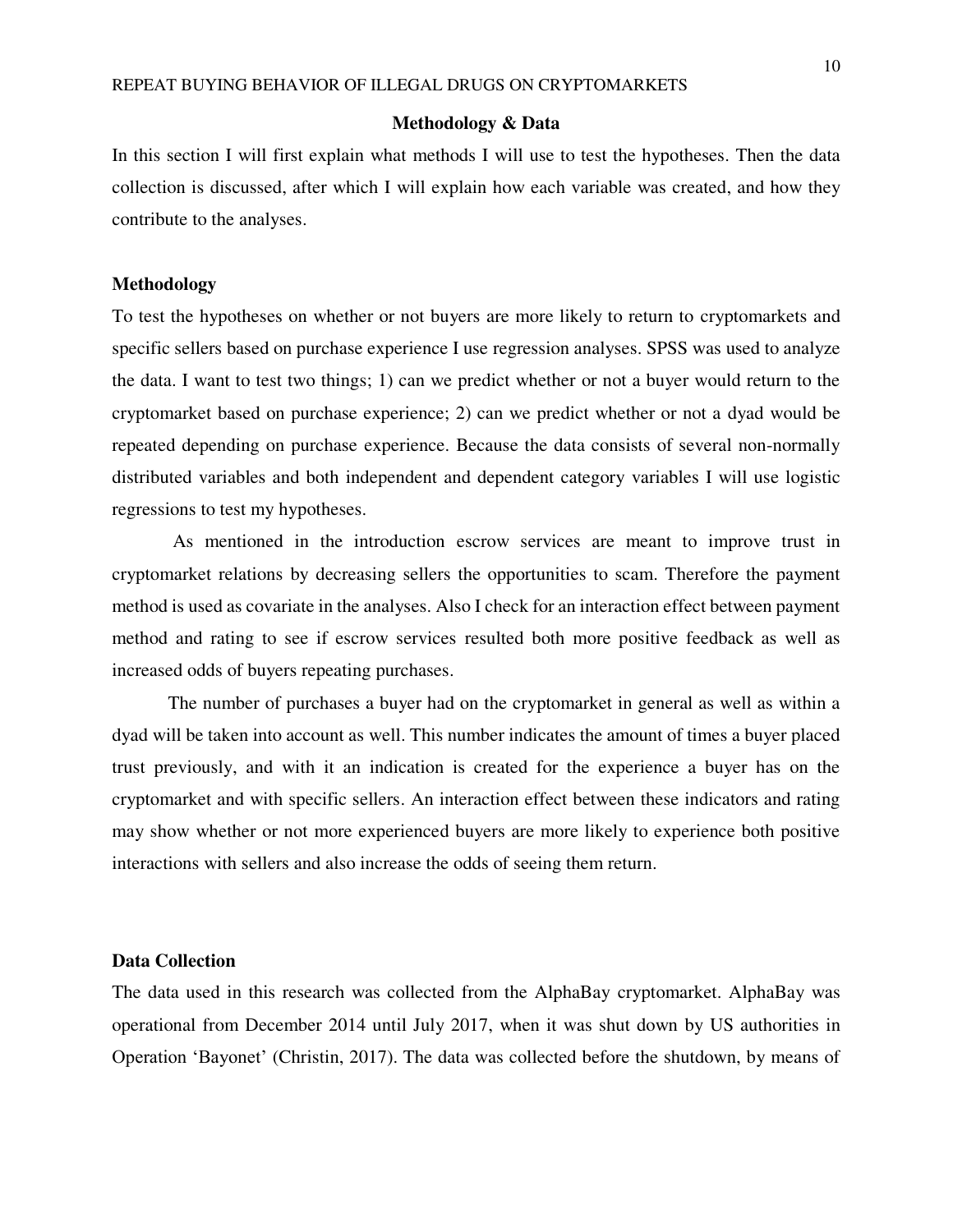'wget' crawling software. Three datasets were made, containing; 1) item listing pages; 2) seller feedback pages; 3) buyer feedback data.

The item listings pages compiled a dataset with all items that were sold, including description of these items, in total 139,773 different items were found. The dataset included many missing's for the item identifiers, due to the items being deleted from the website before running the crawling software. Since all items got a unique identifier we know which items are missing, along with description of these items. The items with identifiers also categorized in types of illicit goods, among which 'drugs and chemicals' was one of the categories. I created a new list of items including only items positively identified as 'drugs and chemicals', which left me with 94,257 items.

The seller feedback data contains over 2.2 million feedback messages linked to seller identifiers. The feedback is given in three categories, positive, neutral and negative. In this dataset 5,989 different sellers could be identified. From this dataset we could also identify buyers who gave this feedback. However only a small portion (6,651 buyers) could be identified where all purchases of the buyer were accounted for. As the buyer nicknames are anonymized on the website, however buyer nicknames mentioned on forum of the AlphaBay website were entered in the website URL addresses. Correct guesses present the page where all feedback on purchases could be found. The information could be matched to sellers by using the feedback pages of identified buyers, creating a third dataset.

The third dataset thus compiles all purchases (36,486) made by buyers who were identifiable, and gave feedback of their purchase on sellers who were also identifiable. This dataset was matched with the item listings dataset which only included drugs and chemicals to obtain a dataset consisting of all drugs purchases by identified buyers from identified sellers (N=16,471 cases). Note that these buyers and sellers might have dealt in other illicit goods that were not drugs, or drugs that were not identifiable.

## **Dependent Variables**

I constructed two dependent variables, each necessary for testing one of the hypotheses. To test the first hypothesis I constructed a variable indicating whether or not a buyer would return for more purchases on the cryptomarket in the future. This was done by sorting the data by buyer and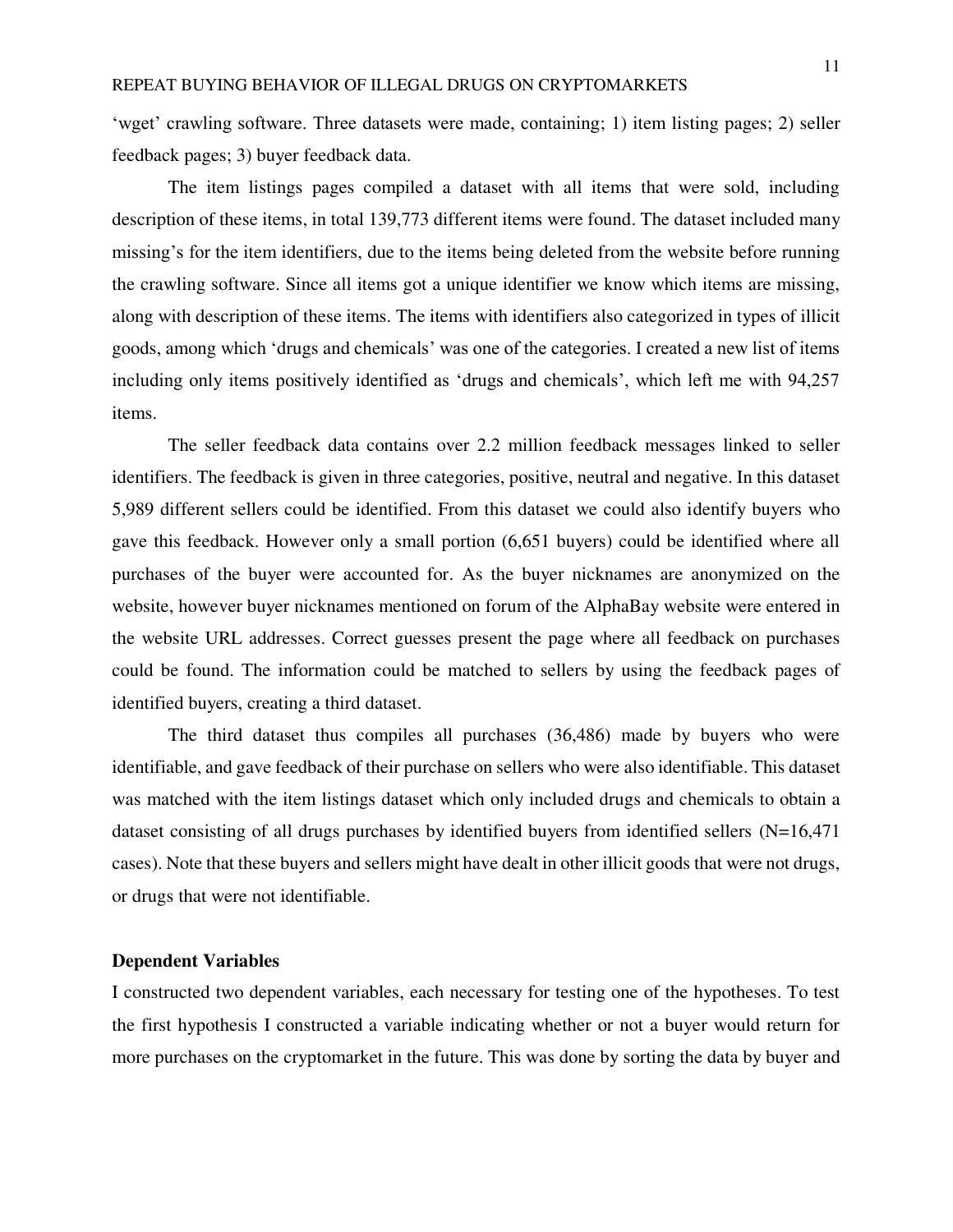date of feedback. Although the date of feedback is not the actual date of the purchase, it is the closest possible indicator for any order in which the purchases were made.

Out of 16,471 cases 28 cases from a total of 20 buyers had missing values for date of feedback, which meant that for these buyers I could not guarantee the order in which their purchases were made. I made a filter variable which could exclude all purchases from these buyers (123 cases) from the analysis, leaving me with 16,348 cases. From included cases the last purchase of each buyer indicates that the buyer would not return for more purchases to the cryptomarket. Each case was assigned a score on the variable Buyer\_Last\_Purchase of 0 when they would return for more purchases, and 1 for the last purchase made by the buyer.

For the second hypothesis I constructed a variable indicating each last purchase per dyad (Dyad\_Last\_Purchase), by sorting the data per buyer and seller, and then the date of feedback. From the same 28 cases which had missing's on date of feedback 20 different dyads were identified. I constructed a filter variable that excluded all cases (53 cases), from the 20 dyads where the order of purchases could not be guaranteed keeping 16,419 cases. Dyad\_Last\_Purchase was assigned a value of 0 when more purchases would follow, and 1 if the last purchase was identified. Thus creating a dichotomous variable indicating whether a case was the last interaction of a dyad.

The two dependent variables have an overlap. As all scores of 1 for Buyer\_Last\_Purchase per definition also are also 1 for Dyad\_Last\_Purchase. And all scores of 0 for Dyad\_Last\_Purchase also score 0 for Buyer\_Last\_Purchase. Among the scores of 1 for Dyad\_Last\_Purchase there is a group of cases that identify the last purchase within the dyad, however these buyers would go on to keep purchasing from other sellers.

# **Independent variable**

Rating is the only indicator of buyer feedback in this data. Each case is a feedback message with an assigned score on rating. Three categories were present; negative, neutral and positive. From the original string variable within the data a numeric indicator was made called 'Num\_Rating'. These were categorized in one nominal variable for 'Num\_Rating': 1) Positive; 2) Negative; 3) Neutral. Although the scores on this variable are a numeric indicator, this was only done as the analyses could not use string variables which were presented in the data originally. The 'Num\_Rating' variable is used on nominal scale.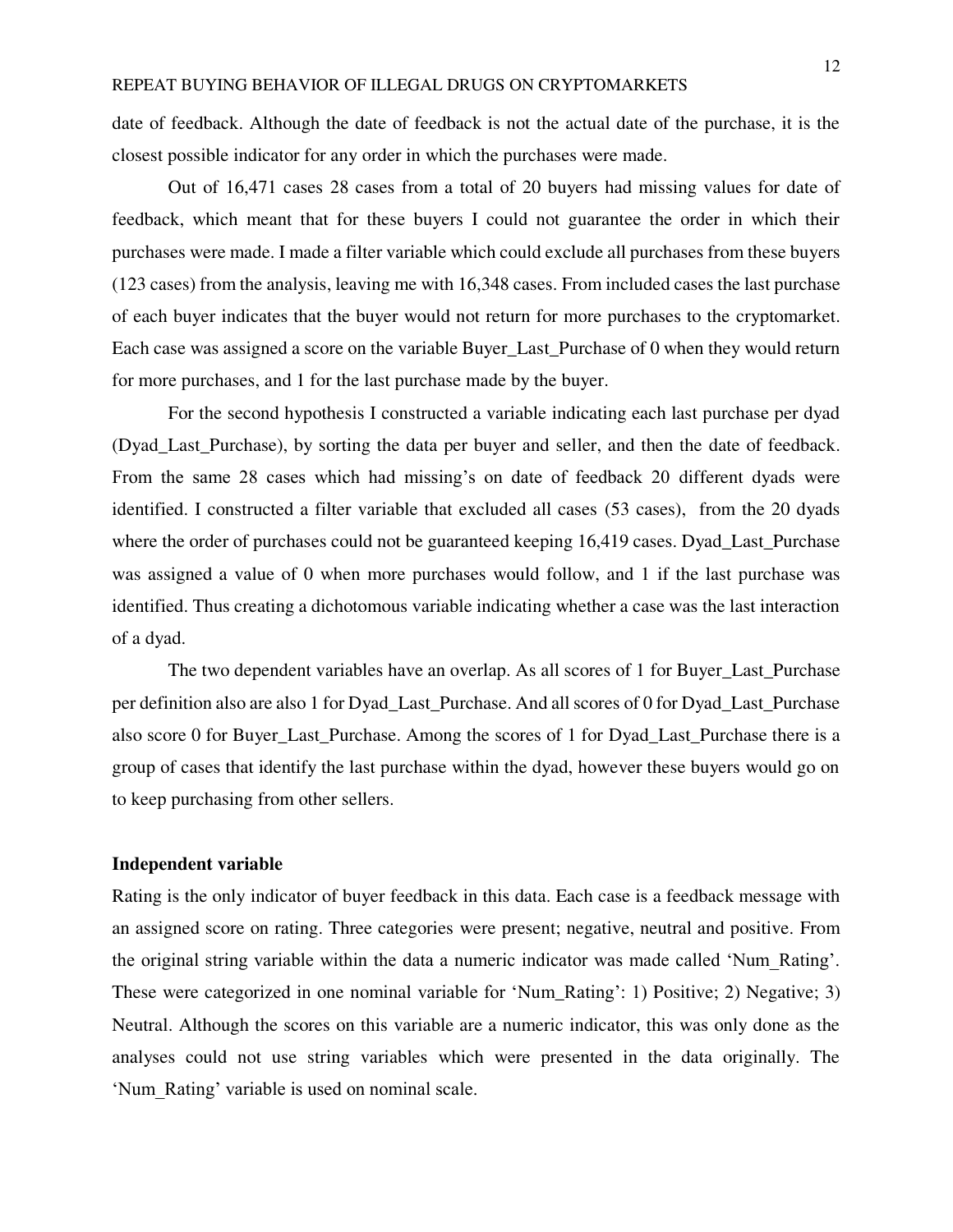### **Covariates**

Payment method was originally measured in ten categories, which I narrowed down to two categories. Originally there were nine categories for Finalize Early payments between 20% and 100%, and one category escrow payments. I created a new dichotomous variable called 'Payment Method' where 0 equals any form of Finalize Early payment, and 1 equals payment by escrow.

To further indicate the order in which purchases were made by a seller I sorted the data again by buyer and date of feedback. Then I used a duplicate count by buyer to create a new variable that indicates in which position a case is among all purchases from each buyer. Buyers with only one purchase in total would score 0 on this duplicate variable. I made a new variable copying the duplicate count, and changing the scores of 0 into 1 for all buyers with only one purchase. The new interval variable indicating the place in a buyers string of purchases is called 'Buyer\_Nth\_Purchase'.

Next I created the 'Dyad Nth Purchase' count variable, which indicates the position of a purchase from a string purchases per dyad. The same process was followed as for 'Buyer\_Nth\_Purchase' except for two things. First I sorted the data by buyer, then seller and then date. Second I counted the duplicates for each buyer and seller couple. This resulted in a dyad count where all non-repeated dyads would score 0. I made a new variable copying the dyad duplicate count and adjusting all scores from 0 to 1, which I called 'Dyad Nth Purchase'.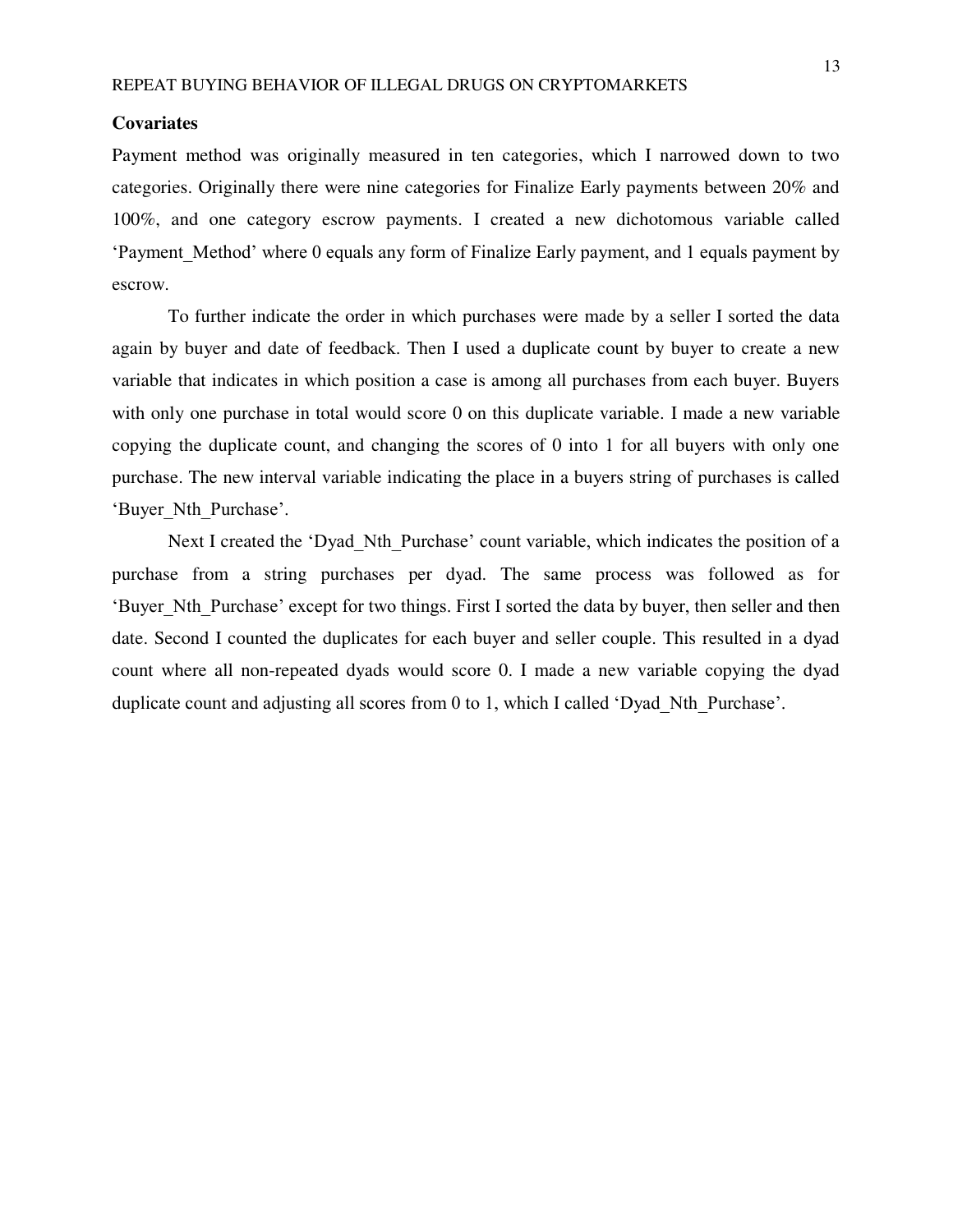#### **Results**

#### **Descriptive Statistics**

The descriptive statistics of the variables are presented in Table 1. The dependent variables indicate the tendency of buyers to return to cryptomarkets and sellers. We can see that 78.4% of all cases indicate a buyer would come back to the cryptomarket for more purchases. 43.1% of all cases represent repeated interactions within dyads, which is slightly less than the 50% that Norbutas (2018) found.

Furthermore we see that ratings are almost always positive (95.4%). Negative ratings (3.2%) and neutral ratings (1.5%) are much less likely to occur. This is comparable with both licit good markets such as eBay (Dellarocas, 2003) as well as other cryptomarkets such as Silk Road 1.0 (Przepiorka et al., 2017).

The distribution of payment methods is much more equal. Finalize Early payments account for 42.0% of all purchases, while escrow payments were used 58.0% of all cases. Some items may be sold only by either of the methods, and some items only by one of the methods. The data in the table simply shows which method was used, not whether the buyers had a choice.

When looking at 'Buyer\_Nth\_Purchase' we need to keep two things in mind: First I had to exclude all buyers who had at least one missing case on date of feedback, which happened in 28 cases. The order of those buyers' purchases would be incorrectly identified if they were not excluded. This resulted in 3541 buyers accounting for 16348 cases. Secondly this variable does not reflect average number of purchases per buyer. 'Buyer\_Nth\_Purchase' indicates the place of a purchase in a sequence of purchases made by the buyer sorted by date. In the table we read that on average the Nth purchase is the 7.43 purchase made by the buyer. This variable is skewed as the median of this variable is 4, meaning that at least half of the cases are the fourth purchase of a buyer or less. Also, 30.6% of buyers (1,082) only made one purchase at all. This means that 69.4% of all buyers (2,459) made more than one purchase via the same cryptomarket, which is much less than the 90.1% found by Décary-Hétu and Quessy-Doré (2017). Nonetheless, a large proportion of buyers active on cryptomarkets are willing to make multiple purchases. The average number of sales per buyer is the total number of cases divided by the total number of buyers in the dataset (16,471/3,561=4.63), and is not included in the descriptive table.

For Dyad\_Nth\_Purchase 16,419 cases are used. These cases represent dyads for which all feedback dates are accounted for. We see that each case on average represents the 3.42 transaction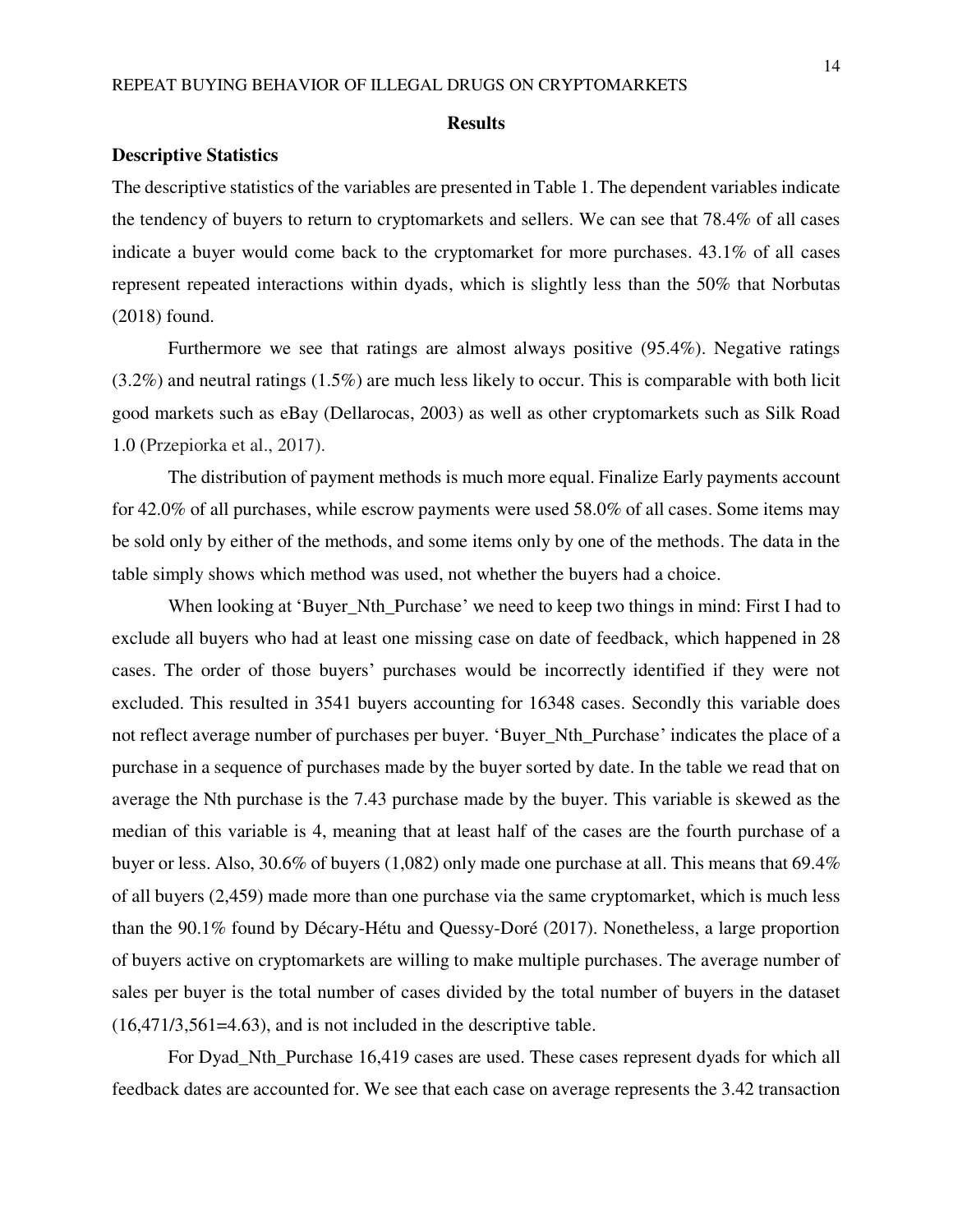within a dyad. This variable is however also heavily skewed, as the median is 1. In total 9,357 cases represent the first interaction of a dyad, meaning 56.9% of all cases are unique buyer seller interactions, and 43.1% of all cases are repeated interactions. 67.5% of all dyads only last a single purchase, 18.6% are repeated once, 5.8% are repeated twice, 8.1% of all dyads lasts four purchases or more.

| <b>Variable</b>                 | <b>Value</b> | $\mathbf n$  | $\%$       |           |  |
|---------------------------------|--------------|--------------|------------|-----------|--|
| <b>Dependent</b>                |              |              |            |           |  |
| Categorical                     |              |              |            |           |  |
| Buyer_Last_Purchase             | $0)$ No      | 12910        | 78.4       |           |  |
|                                 | $1)$ Yes     | 3561         | 21.6       |           |  |
| Dyad_Last_Purchase              | $0)$ No      | 7094         | 43.1       |           |  |
|                                 | $1)$ Yes     | 9377         | 56.9       |           |  |
| Independent                     |              |              |            |           |  |
| Categorical                     |              |              |            |           |  |
| Num_Rating                      | 1) Negative  | 525          | 3.2        |           |  |
|                                 | 2) Positive  | 15706        | 95.4       |           |  |
|                                 | 3) Neutral   | 240          | 1.5        |           |  |
| Payment_Method                  | $0)$ FE      | 6912         | 42,0       |           |  |
|                                 | 1) ESCROW    | 9559         | 58,0       |           |  |
|                                 | <b>Mean</b>  | Min          | <b>Max</b> | <b>SD</b> |  |
| Ratio                           |              |              |            |           |  |
| Buyer_Nth_Purchase <sup>a</sup> | 7.43         | $\mathbf{1}$ | 174        | 13.01     |  |
| Dyad_Nth_Purchase b             | 3.42         | $\mathbf{1}$ | 173        | 10.89     |  |

|  |  |  | Table 1: Descriptive statistics of variables |
|--|--|--|----------------------------------------------|
|--|--|--|----------------------------------------------|

*N=16471, Note: <sup>a</sup>N =16348, <sup>b</sup>N=16419* 

## **Hypothesis 1**

In Table 2 we find the logistic regressions on the likelihood of not returning for purchases to the cryptomarket. Model 1 represents the odds of the last purchase being correctly predicted by the rating given for that purchase. The model shows that the rating is a significant predictor for any case being the last purchase by a buyer  $(\chi^2 \text{ (2)}=47.560, \text{ p}\times 0.001)$ . We can see that positive results are 55.8% (p<.01) more like to predict the last purchases of a buyer than neutral ratings. Negative ratings however do not significantly predict different odds than neutral ratings. The model itself only predicts .4% (Nagelkerke  $\mathbb{R}^2$ ) of the variance within the data.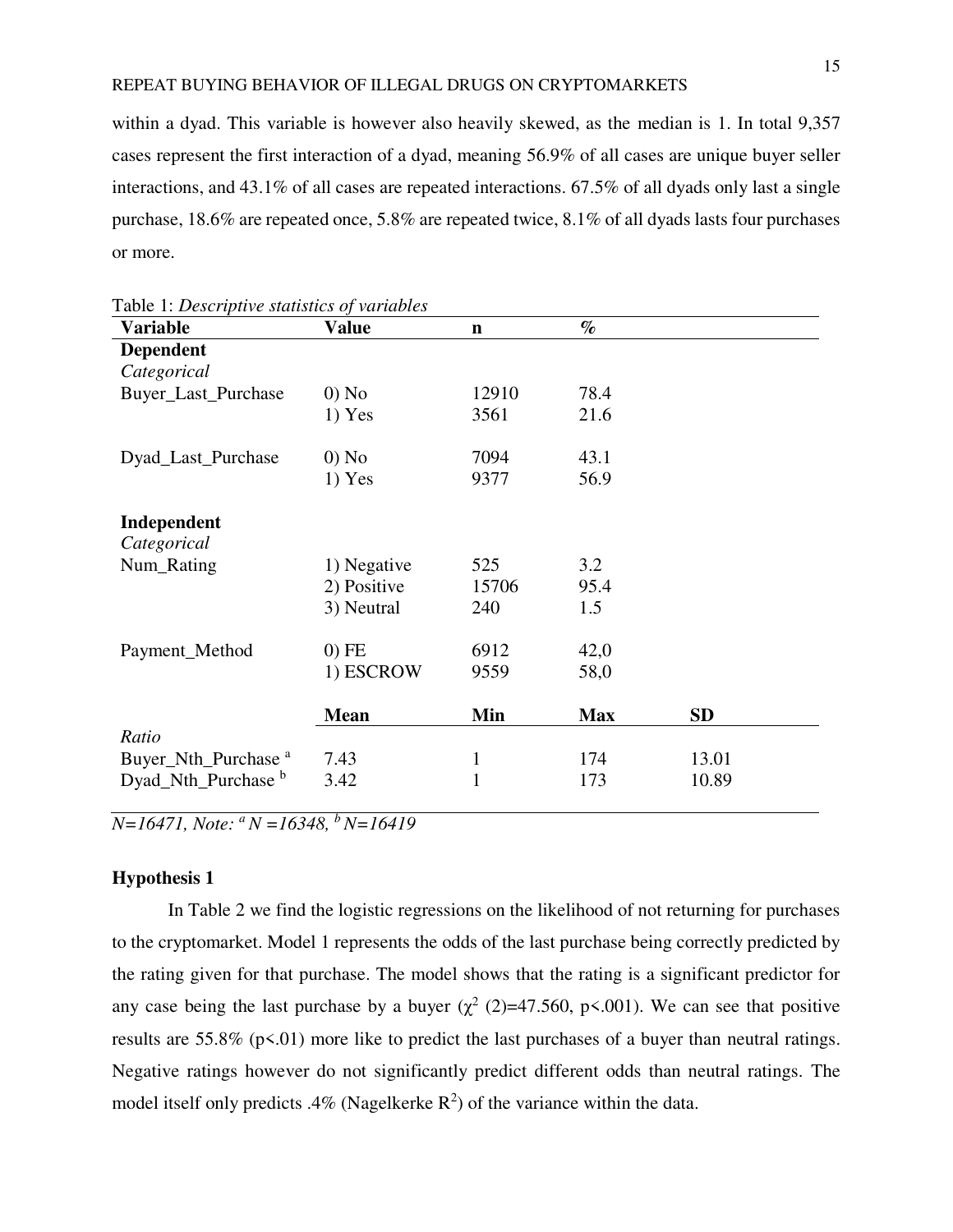In Model 2 (Table 2) I added two covariates that could help predicting buyers not returning to the cryptomarket, these covariates are 'Payment' and 'Nth purchase by buyer'. The model is significant  $(\chi^2(4)=498.399, p\lt 0.001)$ . When controlling for the covariates, positive ratings still significantly predict decreased odds of buyers not returning to cryptomarkets compared to neutral ratings(p<.01, OR=.669). Negative ratings do not significantly differ from neutral ratings. Payment by escrow seems to be helpful in getting buyers to come back, buyers return 37.9% (p<.001) more likely when compared to Finalize Early methods. Also the number of purchases previously made by the buyer at the time of giving feedback is a significant predictor for buyers not returning at the cryptomarket, each purchase increases the odds of returning by 5.9% (p<.001). The model shows that even when accounting for payment methods and number of purchases by the buyer positive ratings are still a significant predictor for the chances of buyers not returning to the cryptomarket. Compared to Model 1 the variance explained is increased by tenfold (Nagelkerke  $R^2 = 4.6\%$ ), however the accuracy of Model 2 stays 78,3%.

In Models 3 and 4 (Table 2) I check for interactions between the covariates and the predictor variable 'Num\_Rating'. Model 3 ( $\chi^2(6)$ =498.951, p<.001) and Model 4 ( $\chi^2(6)$ =500.251, p<.001) significantly predict the odds of the buyers returning to the cryptomarket. As the escrow payment method theoretically offers a safer experience for the buyer, this might allow for an interaction between positive ratings and odds of returning. Also as buyers purchase more often they might get better at evaluating risks, leading to more selective interactions with sellers and thus a better experience. However these models shows that no such interaction effect significantly predicts odds of buyers returning to cryptomarkets or not.

Hypothesis 1 is at least partially supported by Model 2. The model shows that user experience measured by 'Num\_Rating' can predict the likelihood of buyers returning for more purchases at least partially. The model shows that positive ratings give better odds of buyers returning to the cryptomarket. Odds of negative ratings do not differ significantly from neutral ratings. The model also shows that using escrow as payment method gives better odds of buyers returning. Furthermore the model shows that as buyers make more purchases on the cryptomarket, they will become increasingly more likely to return for even more purchases. The model substantiates the H1 hypothesis that the high feedback ratings are more likely to result in buyers coming back for more purchases.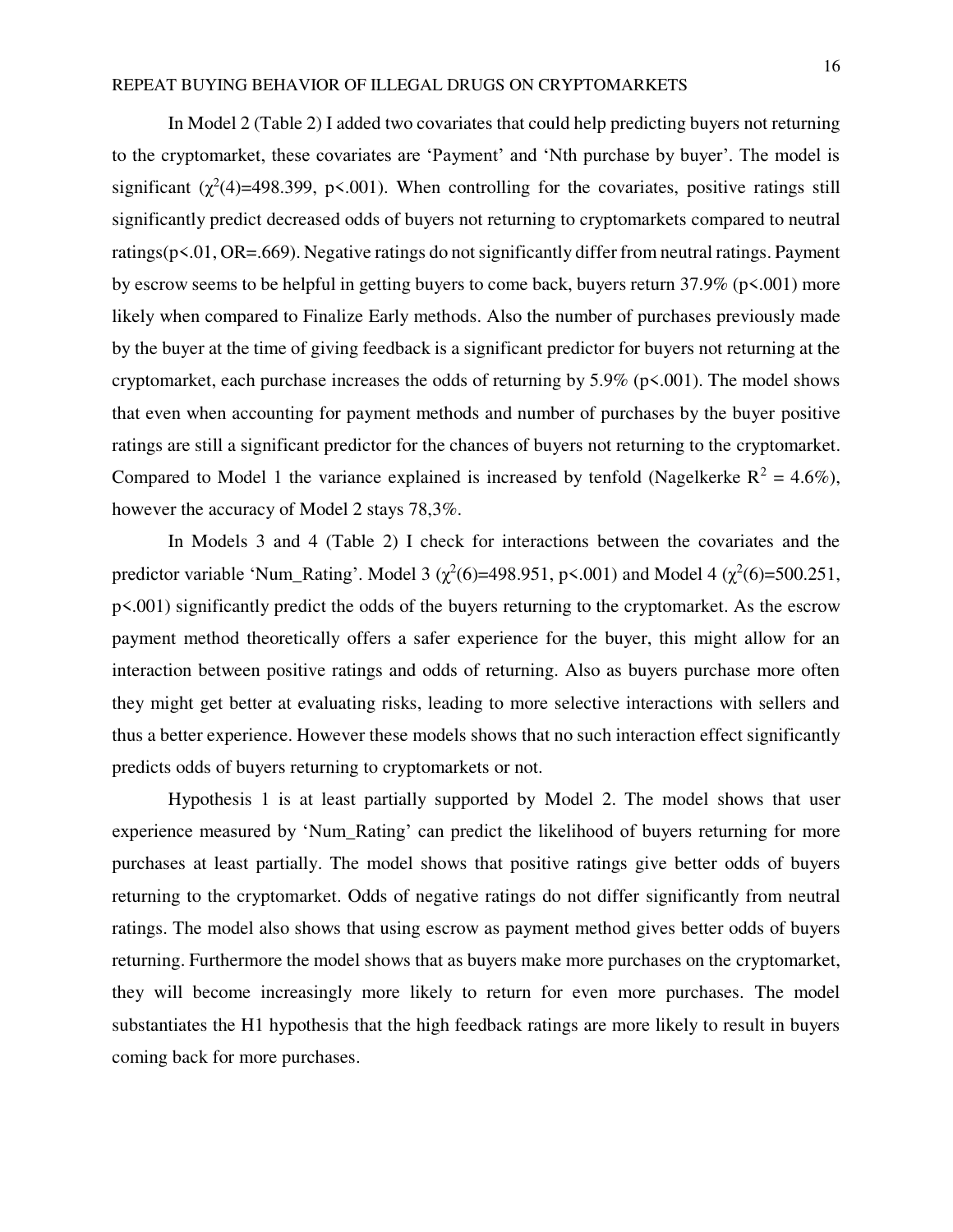|                                                                         | Model 1                         |      |           | <b>Model 2</b>                   |      |           |                                  | Model 3 |           |                                        | Model 4 |           |  |  |
|-------------------------------------------------------------------------|---------------------------------|------|-----------|----------------------------------|------|-----------|----------------------------------|---------|-----------|----------------------------------------|---------|-----------|--|--|
| <b>Variable</b>                                                         | $\bf{B}$                        | S.E. | <b>OR</b> | $\bf{B}$                         | S.E. | <b>OR</b> | $\mathbf B$                      | S.E.    | <b>OR</b> | $\bf{B}$                               | S.E.    | <b>OR</b> |  |  |
| Constant                                                                | $-.872***$                      | .143 | .418      | $-453**$                         | .147 | .636      | $-.376$                          | .202    | .687      | $-.367$                                | .209    | .693      |  |  |
| Num_Rating<br>$(base = neutral)$                                        |                                 |      |           |                                  |      |           |                                  |         |           |                                        |         |           |  |  |
| Positive                                                                | $-444**$                        | .145 | .642      | $-.402**$                        | .146 | .669      | $-.479*$                         | .202    | .620      | $-.485*$                               | .210    | .616      |  |  |
| Negative                                                                | .182                            | .171 | 1.199     | .218                             | .173 | 1.243     | .088                             | .246    | 1.092     | .037                                   | .241    | 1.037     |  |  |
| Payment_Method<br>$(base = FE)$                                         |                                 |      |           |                                  |      |           |                                  |         |           |                                        |         |           |  |  |
| <b>ESCROW</b>                                                           |                                 |      |           | .322***                          | .040 | .725      | $-.480$                          | .290    | .619      | $-.322***$                             | .040    | .724      |  |  |
| Buyer_Nth_Purchase                                                      |                                 |      |           | $.057***$                        | .004 | .944      | $.057***$                        | .004    | .944      | $-.078*$                               | .037    | .925      |  |  |
| <i>Interaction</i>                                                      |                                 |      |           |                                  |      |           |                                  |         |           |                                        |         |           |  |  |
| Positive x<br><b>ESCROW</b>                                             |                                 |      |           |                                  |      |           | .156                             | .293    | 1.169     |                                        |         |           |  |  |
| Negative x                                                              |                                 |      |           |                                  |      |           | .254                             | .347    | 1.289     |                                        |         |           |  |  |
| <b>ESCROW</b><br>Positive x                                             |                                 |      |           |                                  |      |           |                                  |         |           | .020                                   | .037    | 1.020     |  |  |
| Buyer_Nth_Purchase                                                      |                                 |      |           |                                  |      |           |                                  |         |           |                                        |         |           |  |  |
| Negative x Nth                                                          |                                 |      |           |                                  |      |           |                                  |         |           | .042                                   | .041    | 1.043     |  |  |
| Buyer_Nth_Purchase                                                      |                                 |      |           |                                  |      |           |                                  |         |           |                                        |         |           |  |  |
| $N = 16348$ , $* = p \le 0.05$ , $* = p \le 0.01$ , $* = p \le 0.001$ . |                                 |      |           |                                  |      |           |                                  |         |           |                                        |         |           |  |  |
| $-2LL$                                                                  | 17038                           |      |           | 16588                            |      |           | 16587                            |         |           | 16586                                  |         |           |  |  |
|                                                                         | $(\chi^2=47.560, df=2, p<.001)$ |      |           | $(\chi^2=498.399, df=4, p<.001)$ |      |           | $(\chi^2=498.951, df=6, p<.001)$ |         |           | $(\chi^2 = 500.251, df = 6, p < .001)$ |         |           |  |  |
| Nagelkerke $R^2$                                                        | .4%                             |      |           | 4.6%                             |      |           | 4.6%                             |         |           | 4.6%                                   |         |           |  |  |
| Classification Accuracy 78.3%                                           |                                 |      |           | 78.3%                            |      |           | 78.3%                            |         |           | 78.3%                                  |         |           |  |  |

Table 2: *Logistic regressions on Buyer\_Last\_Purchase*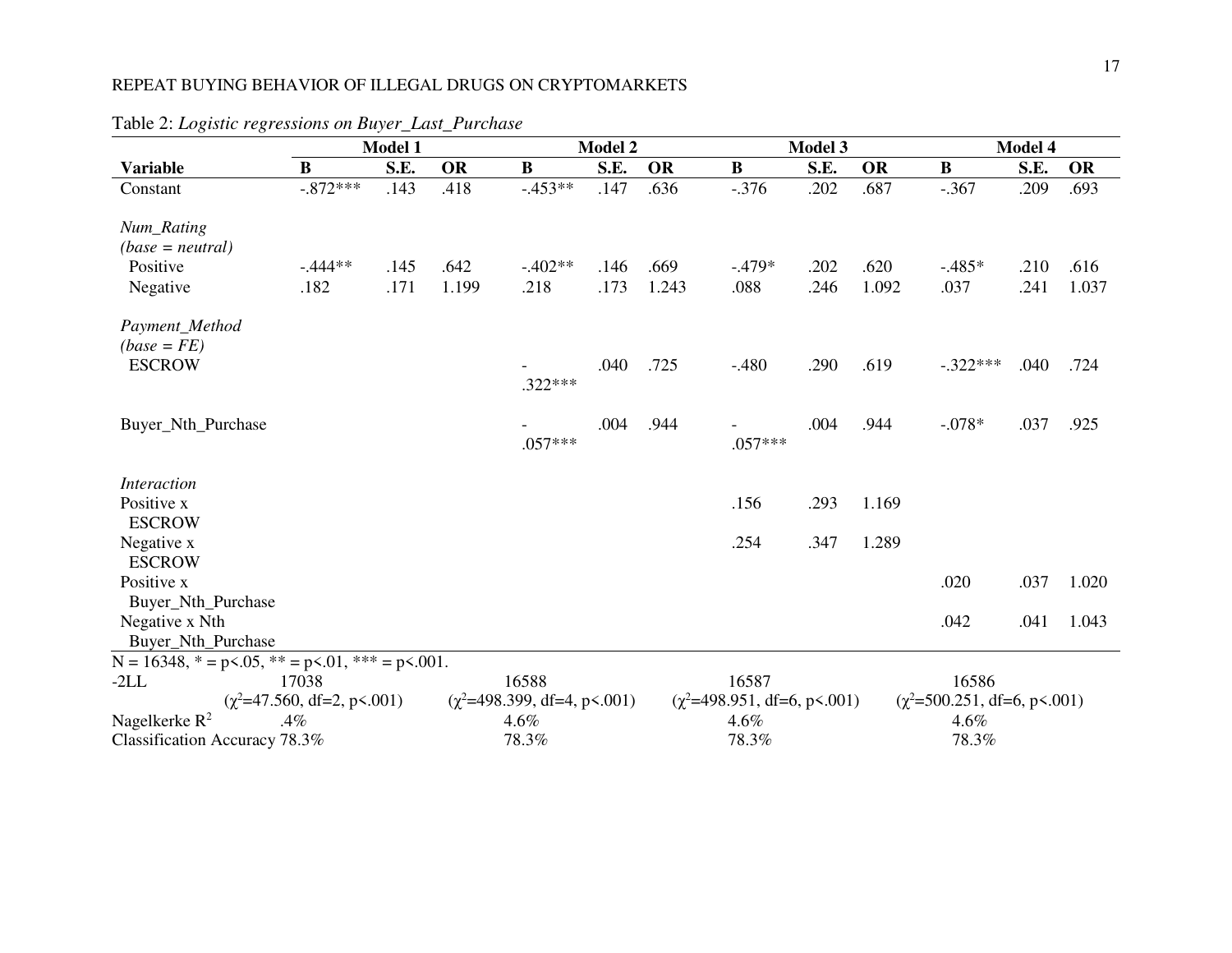# **Hypothesis 2**

Table 3 shows the results for the logistic regression on buyers returning to specific sellers they interacted with previously. I use the models in this table to test Hypothesis 2. Model 5 shows a significant relation between 'Num\_Rating' and buyers repeating purchases at specific sellers  $(\chi^2(2)=57.354, p<.001)$ . Positive ratings decrease the odds of buyers not returning to a seller by 81.4% (p<.001) compared to neutral. Negative ratings however do not predict significantly different odds than neutral ratings. The model explains only .5% of the variance (Nagelkerke  $\mathbb{R}^2$ ), and the classification accuracy is 57.0%.

In Model 6 (Table 3) I added the covariates for 'Payment Method' and 'Dyad Nth Purchase'. Again the model is significantly predicts the results  $(\gamma 2(4)=1,472.657,$ p<.001). The effect of positive ratings (OR=.621, p<.01) is slightly lower when compared to Model 5, however still significant. Negative ratings still do not produce significantly different odds. Using escrow as payment method increases the chances of buyers returning to specific sellers by 19.5% (p<.001). Every interaction between a buyer and seller increases the chances of a buyer returning to that seller again by 25.0% ( $p\leq 0.001$ ). The model itself increases its explained variance to 11.5% (Nagelkerke  $\mathbb{R}^2$ ), and its classification accuracy to 64.4%.

In Model 7 and 8 I check for interaction effects between the covariates and rating. The reasons for doing so are again because using escrow as payment method and increased number of interactions within a dyad might influence both the rating and odds of returning. Model 7  $(\chi^2(6)=1,474.178, p\leq 0.001)$  and model 8  $(\chi^2(6)=1,489.992, p\leq 0.001)$  are both significant. However again the models do not produce interaction effects with significantly different odds.

 As positive ratings significantly predict higher odds of having buyers repeating an interaction with a seller we find that Model 6 substantiates hypothesis 2. However negative ratings do not predict significantly different odds than neutral ratings. Again we find that using escrow produces higher odds of repeated interactions within dyads. Also we find that the more often an interaction is repeated within a dyad, the more likely the odds become that the interaction will be repeated again in the future.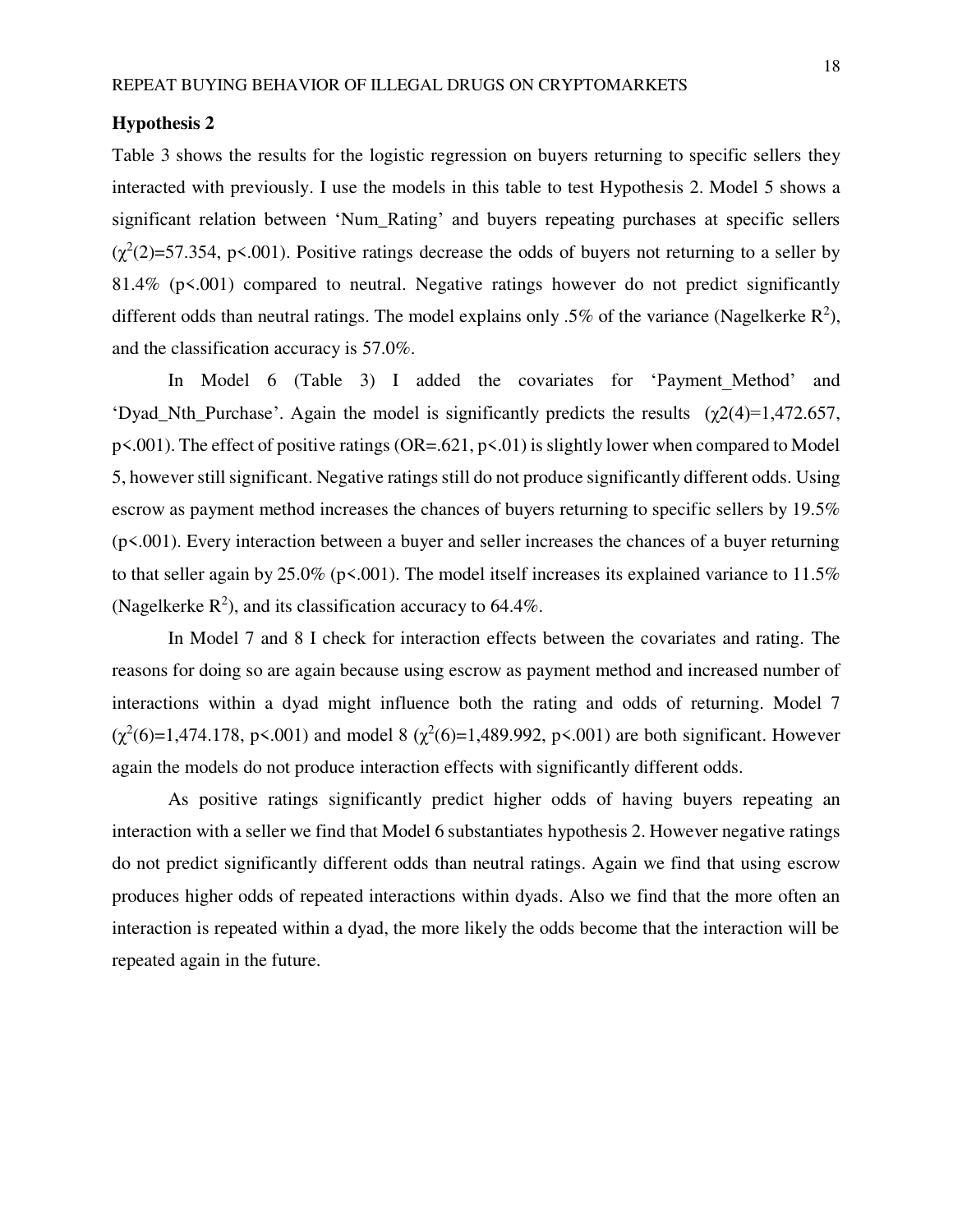|                                                                         | Model 5                               |      |           | Model 6                            |      |           |                                   | <b>Model 7</b> |           |                                   | <b>Model 8</b> |           |  |  |
|-------------------------------------------------------------------------|---------------------------------------|------|-----------|------------------------------------|------|-----------|-----------------------------------|----------------|-----------|-----------------------------------|----------------|-----------|--|--|
| <b>Variable</b>                                                         | $\bf{B}$                              | S.E. | <b>OR</b> | $\bf{B}$                           | S.E. | <b>OR</b> | $\bf{B}$                          | S.E.           | <b>OR</b> | $\bf{B}$                          | S.E.           | <b>OR</b> |  |  |
| Constant                                                                | $.851***$                             | .143 | 2.343     | $1.340***$                         | .146 | 3.819     | 1.397***                          | .216           | 4.042     | 1.352***                          | .245           | 3.863     |  |  |
| Num_Rating<br>$(base = neutral)$                                        |                                       |      |           |                                    |      |           |                                   |                |           |                                   |                |           |  |  |
| Positive                                                                | $-0.596***$                           | .144 | .551      | $-476**$                           | .146 | .621      | $-.536*$                          | .216           | .585      | $-.474$                           | .246           | .623      |  |  |
| Negative                                                                | .004                                  | .172 | 1.004     | .071                               | .175 | 1.074     | 1.55                              | .268           | 1.168     | $-.273$                           | .270           | .761      |  |  |
| Payment_Method (base<br>$= FE$                                          |                                       |      |           |                                    |      |           |                                   |                |           |                                   |                |           |  |  |
| <b>ESCROW</b>                                                           |                                       |      |           | $-178***$                          | .033 | .837      | $-.283$                           | .291           | .753      | $-.180***$                        | .033           | .835      |  |  |
| Dyad_Nth_Purchase                                                       |                                       |      |           | $-.224***$                         | .009 | .800      | $-.223***$                        | .009           | .800      | $-.230*$                          | .112           | .795      |  |  |
| <i>Interaction</i>                                                      |                                       |      |           |                                    |      |           |                                   |                |           |                                   |                |           |  |  |
| Positive x                                                              |                                       |      |           |                                    |      |           | .113                              | .293           | 1.120     |                                   |                |           |  |  |
| <b>ESCROW</b>                                                           |                                       |      |           |                                    |      |           |                                   |                |           |                                   |                |           |  |  |
| Negative x                                                              |                                       |      |           |                                    |      |           | $-.130$                           | .356           | .878      |                                   |                |           |  |  |
| <b>ESCROW</b>                                                           |                                       |      |           |                                    |      |           |                                   |                |           |                                   |                |           |  |  |
| Positive x                                                              |                                       |      |           |                                    |      |           |                                   |                |           | .000                              | .112           | 1.000     |  |  |
| Dyad_Nth_Purchase                                                       |                                       |      |           |                                    |      |           |                                   |                |           |                                   |                |           |  |  |
| Negative x                                                              |                                       |      |           |                                    |      |           |                                   |                |           | .175                              | .116           | 1.192     |  |  |
| Dyad_Nth_Purchase                                                       |                                       |      |           |                                    |      |           |                                   |                |           |                                   |                |           |  |  |
| $N = 16419$ , $* = p \le 0.05$ , $* = p \le 0.01$ , $* = p \le 0.001$ . |                                       |      |           |                                    |      |           |                                   |                |           |                                   |                |           |  |  |
| $-2LL$                                                                  | 22382                                 |      |           | 20967                              |      |           | 20966                             |                |           | 20950                             |                |           |  |  |
|                                                                         | $(\chi^2 = 57.354, df = 2, p < .001)$ |      |           | $(\chi^2=1472, 657, df=4, p<.001)$ |      |           | $(\chi^2=1474.178, df=6, p<.001)$ |                |           | $(\chi^2=1489.992, df=6, p<.001)$ |                |           |  |  |
| Nagelkerke R <sup>2</sup><br>$.5\%$                                     |                                       |      |           | 11.5%<br>64.4%                     |      |           | 11.5%<br>64.4%                    |                |           | 11.6%<br>64.4%                    |                |           |  |  |
| Classification Accuracy 57.0%                                           |                                       |      |           |                                    |      |           |                                   |                |           |                                   |                |           |  |  |

Table 3: *Logistic regressions on Dyad\_Last\_Purchase*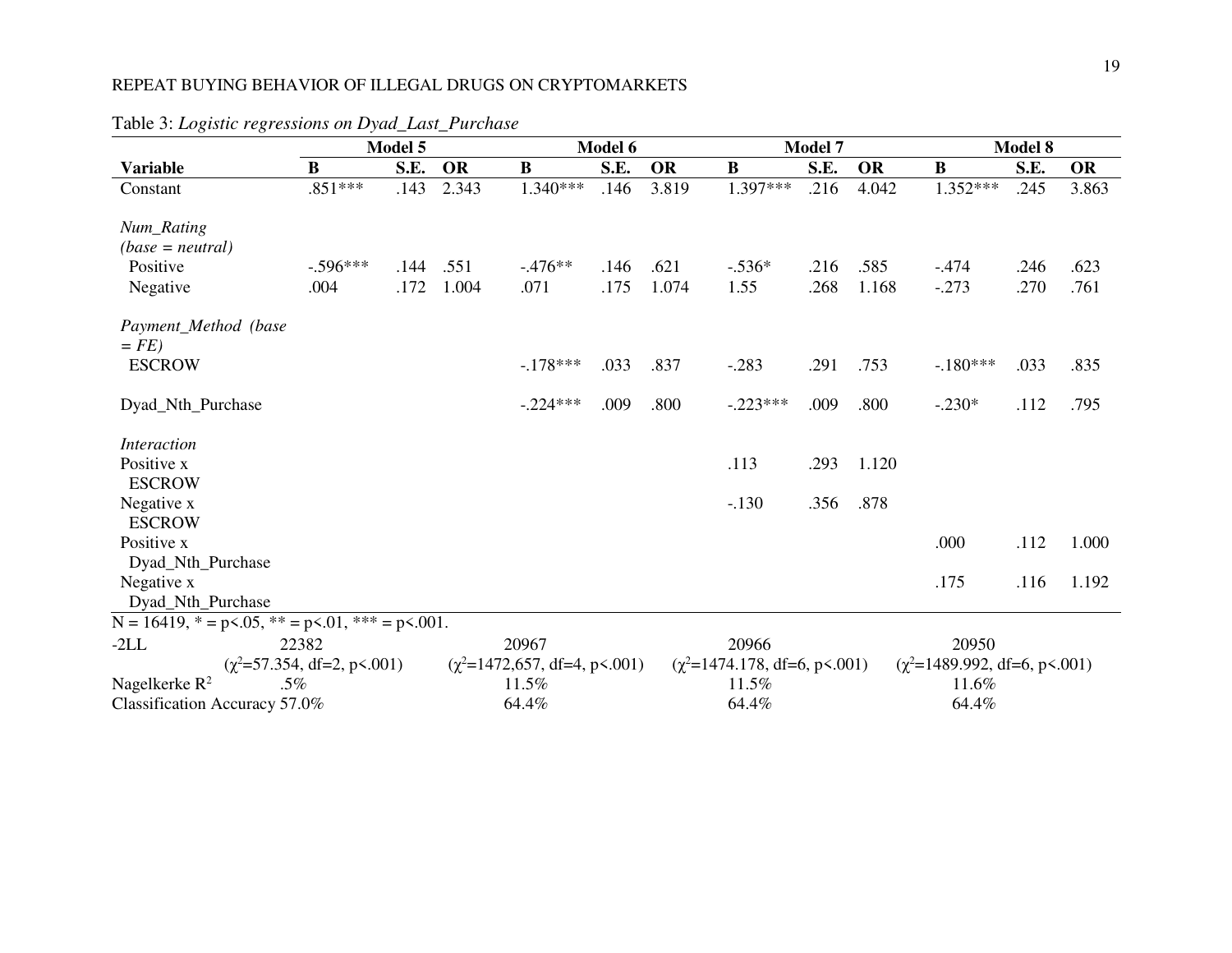#### **Conclusion & Discussion**

In this study repeated buyer behavior on cryptomarkets was analyzed. The goals of this research was to answer two questions: to what extent do people buy drugs on more than one occasion via cryptomarkets?; how loyal are repeat drug buyers on cryptomarkets to sellers? Data was collected from the AlphaBay cryptomarket. Logistic regressions where used to calculate the odds of buyers returning to both the cryptomarket in general as well as buyers returning to specific sellers.

#### **Findings**

69.4% of the buyers on AlphaBay bought repeatedly, and 43.1% of all cases represent repeated interactions among dyads. Although these percentages are lower than found by Décary-Hétu and Quessy-Doré (2017) and Norbutas (2018) they still reflect the same trends in behavior. Buyers on cryptomarkets tend to make multiple purchases, and they seem willing to keep purchasing from the same buyers even in a competitive market with many alternative sellers and products.

 As buyers learn from their own experiences with sellers they gather information on sellers trustworthiness. Buyer experiences are represented by feedback ratings that buyers leave with each purchase. Positive feedback was found to predict higher odds of a buyer returning to both the cryptomarket as a whole, as well as sellers they interacted with previously. The odds of seeing buyers return between neutral and negative feedback do not differ significantly. The not significant findings could mean two things; buyers consider neutral and negative experiences not to differ much from one another; or buyers have vastly different neutral and negative experiences. Either way they differ little in their consequences for chances of repeat buying behavior.

Three other factors were also found to have separate effects on the odds of seeing buyers return or not. First the opportunity to pay with escrow services, the relatively safe third-party payment method which releases currency only after confirmation of receiving the drugs has been given by a seller, is meant to create a safer environment for buyers. Escrow services predict better odds of seeing buyers return to both the market as well as the dyad. As such buyers using escrow take less risk with each purchase and are more likely to purchase repeatedly. This effect is seen in both buyers repeatedly buying at the cryptomarket as well as within dyads.

Second the number of previous purchases on the cryptomarket contributed better odds of returning for more purchases to the cryptomarket. This shows that buyers become more committed to buying drugs repeatedly on cryptomarkets with each purchase.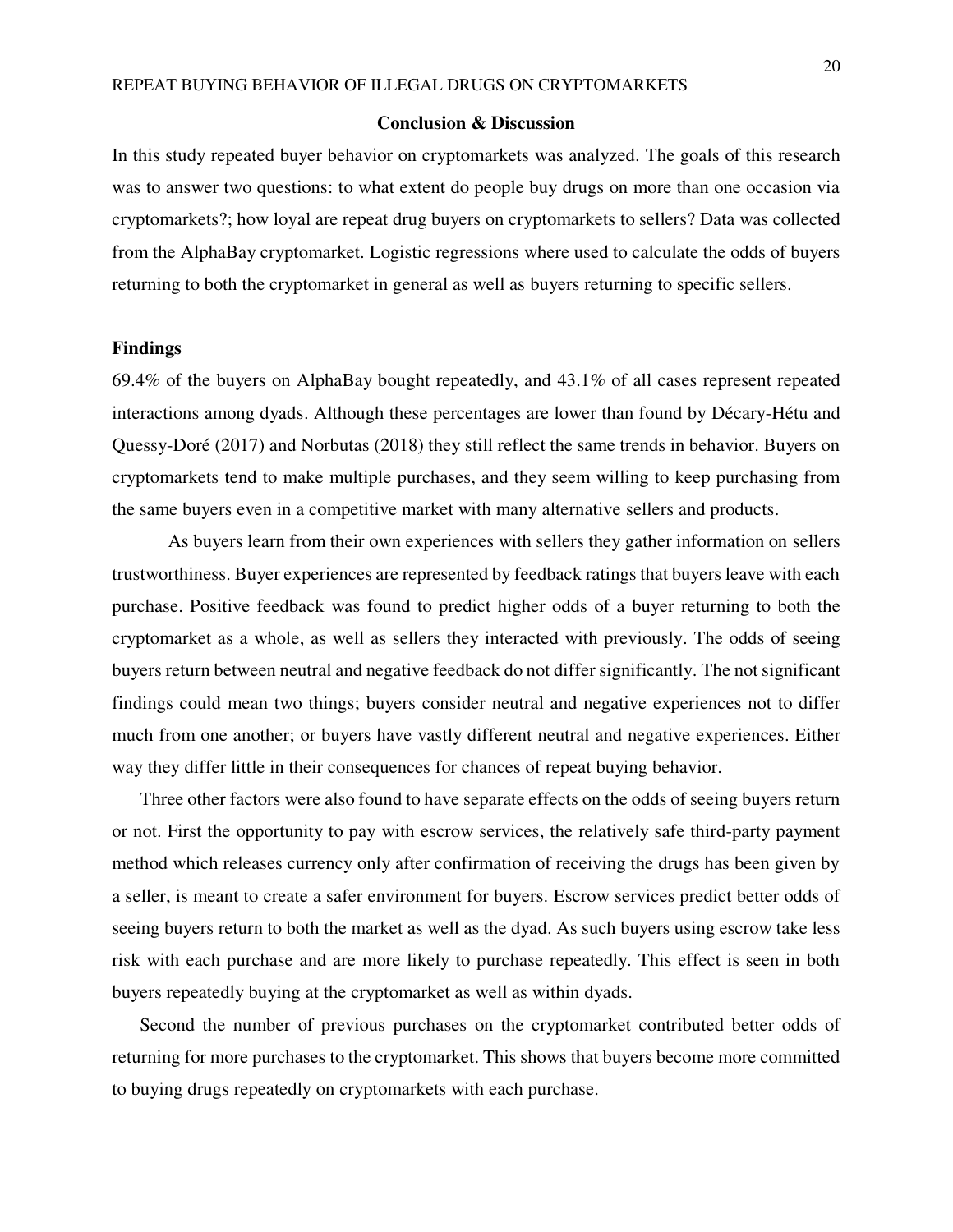Thirdly each purchase taking place within a dyad increases the odds for consecutive purchases within that dyad. Thus buyers tend to establish relationships with sellers, and increasingly choose to do business with those sellers they already know. This could be explained by the notion that buyers want to take as little risk as possible when placing trust, and increasingly choose to do business with sellers that they already know. The three contributing factors however do not interact significantly with the given feedback, showing that these are separate effects with separate mechanisms.

#### **Limitations**

This research was limited mainly by three factors. Firstly because of the data collection method where user names where scraped from the discussion forum and placed in the websites URL addresses there may be a selection bias. Buyers active on the discussion forums may show more involvement in the cryptomarket in general compared to those who are not active on the forum. Those active buyers could also have made more purchases, and could be more aware of the risks involved and thus more selective in their choices of placing trust, leading to more positive feedback, longer dyad relations and more activity on the cryptomarket in general.

Secondly the data collection process may have contributed to defining each last purchase for each buyer as well as within a dyad. Buyers may have made more purchases after the data was collected, however this could not be accounted for within the data. This is a problem every cryptomarket research may have to deal with. Intentions of buyers to keep purchasing regardless of the moment of data collection or closing of the market could be gathered through surveys. That however would be thwarted by the anonymity, illegality and secrecy of these markets and communities.

Thirdly there are concerns for the validity of the data since the given feedback measures more than just trustworthy behavior. Sellers may honor trust when it is placed, but even then external factors can influence the experience of the buyers. When shipments that are late or are not delivered at all to can be interpreted as sellers not honoring trust even when sellers are not directly to blame. Or buyers can give positive feedback for receiving the purchase in time, only to find out later that the quality of the drugs was lower than promised. In those cases trust would have been abused but this would not have been reflected in the feedback.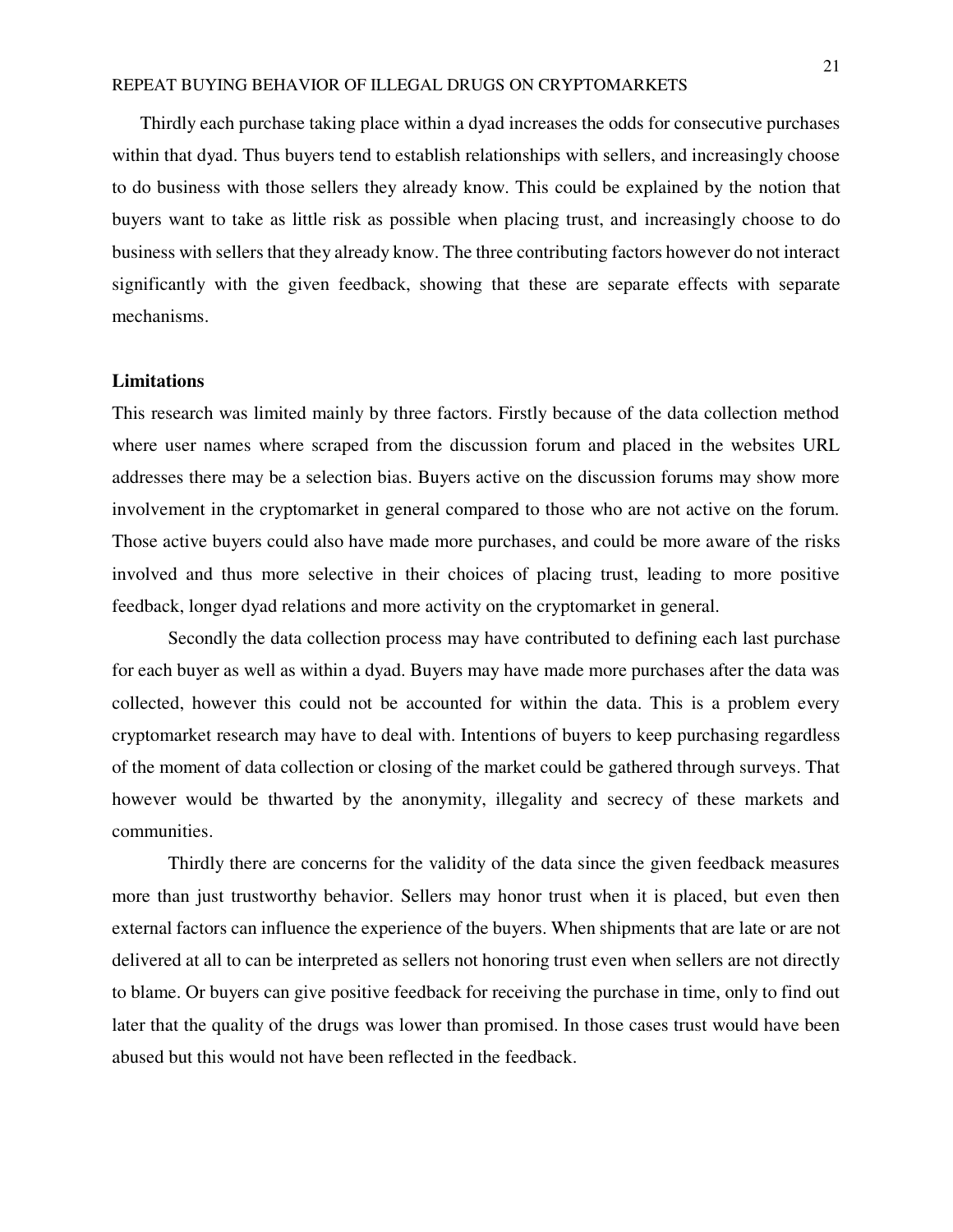# **Recommendations for Future Research**

This research contributed to understanding buyer behavior on cryptomarkets, and presents mechanisms explaining repeated buying behavior and loyalty towards sellers. However the research is hampered by the data collection method, and the anonymity and secrecy of the cryptomarkets. To get a better understanding of buyer intentions that are not measurable in the data I would suggest more surveys and qualitative research to be done among cryptomarket users. Although the process is difficult Van Hout and Bingham (2013a; 2013b) have shown that some cryptomarket users are willing to speak about their experiences. Any information gathered on the subject of intentions to keep purchasing drugs via cryptomarkets, staying loyal to sellers or moving on to other sellers may be invaluable. Future quantitative research on buyer behavior may want to account for availability of alternative products and sellers within the same product categories at the time of purchasing.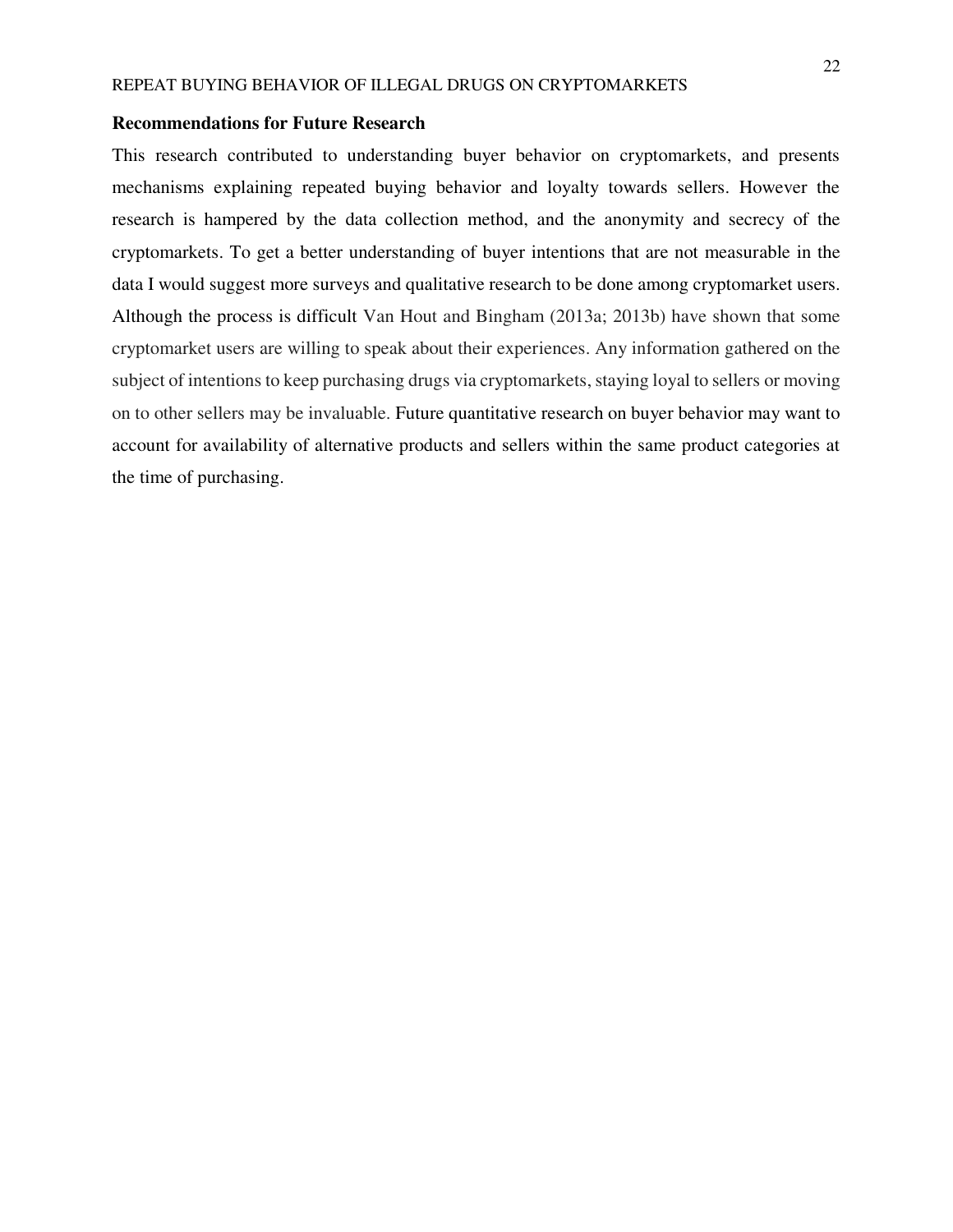- Aldridge, J., & Askew, R. (2016). When drug dealers can advertise: how drug cryptomarkets enable drug dealers to advertise. In *10th Annual Conference of the International Society for the Study of Drug Policy, Sydney*.
- Aldridge, J., & Décary-Hétu, D. (2016). Hidden wholesale: The drug diffusing capacity of online drug cryptomarkets. *International Journal of Drug Policy*, *35*, 7-15.
- Aldridge, J., Stevens, A., & Barratt, M. J. (2018). Will growth in cryptomarket drug buying increase the harms of illicit drugs?. *Addiction*, *113*(5), 789-796.

Axelrod, R. (1984). *The evolution of cooperation*. New York: Basic Books.

- Barratt, M. J. (2012). SILK ROAD: EBAY FOR DRUGS: The journal publishes both invited and unsolicited letters. *Addiction*, *107*(3), 683-683.
- Barratt, M. J., & Aldridge, J. (2016). Everything you always wanted to know about drug cryptomarkets\*(\* but were afraid to ask). *International Journal of Drug Policy*, *35*, 1-6.
- Barratt, M. J., Ferris, J. A., & Winstock, A. R. (2016). Safer scoring? Cryptomarkets, social supply and drug market violence. *International Journal of Drug Policy*, *35*, 24-31.
- Bohnet, I., & Huck, S. (2004). Realism in Experimental Economics: Integrating the Real World into Experiments-Repetition and Reputation: Implications for Trust and Trustworthiness When Institutions Change. *American Economic Review*, *94*(2), 362-366.

Buskens, V. (1998). The social structure of trust. *Social networks*, *20*(3), 265-289.

- Buskens, V., & Raub, W. (2002). Embedded trust: Control and learning. In *Advances in group processes* (pp. 167-202). Emerald Group Publishing Limited.
- Buskens, V., & Raub, W. (2013). Rational choice research on social dilemmas: embeddedness effects on trust. *Handbook of rational choice social research*, 113-150.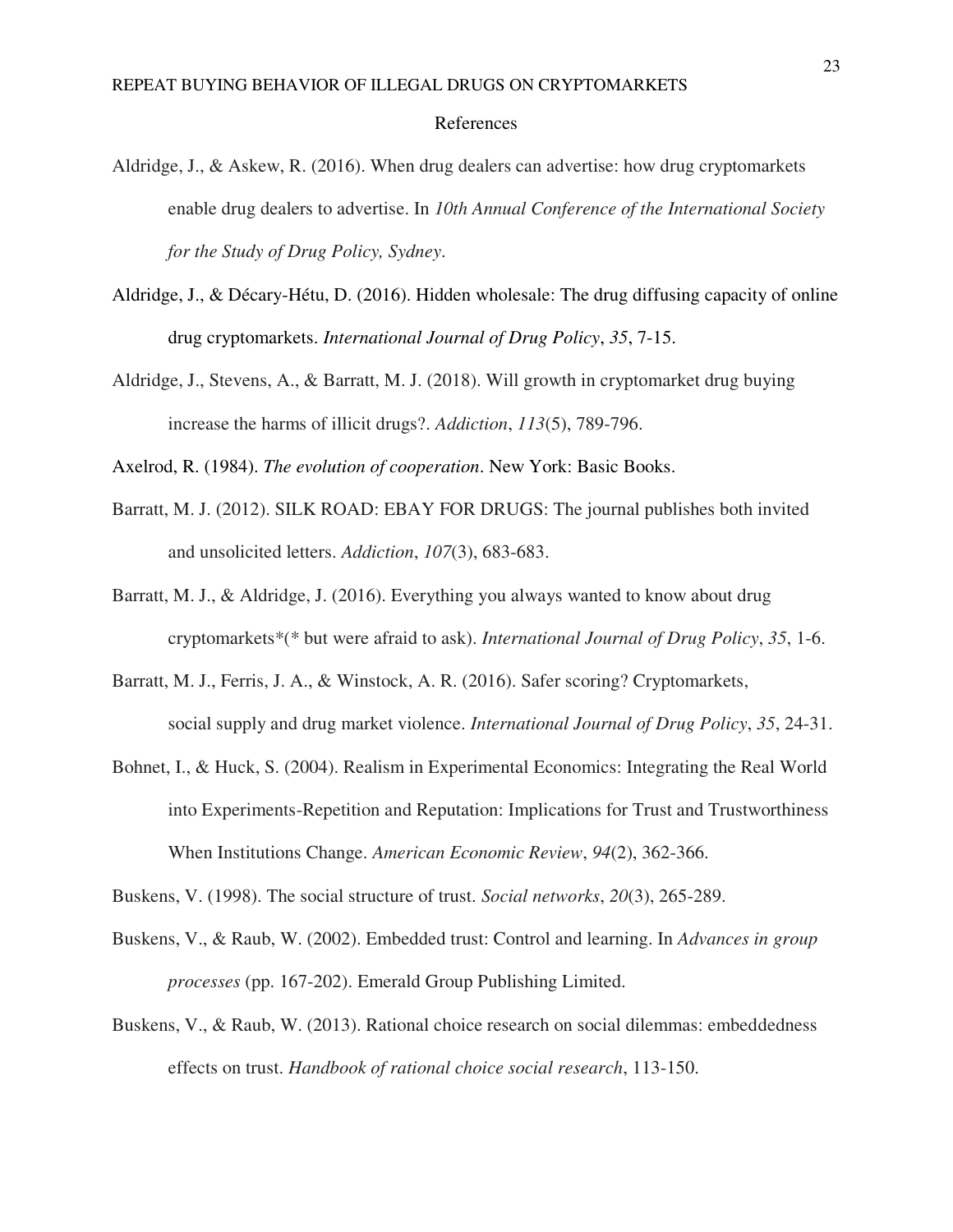- Buxton, J., & Bingham, T. (2015). The rise and challenge of dark net drug markets. *Policy brief*, *7*, 1-24.
- Christin, N. (2017). An EU-focused analysis of drug supply on the AlphaBay marketplace. *EMCDDA commissioned paper. Available on http://www. emcdda. europa. eu/document-library/eu-focused-analysisdrug-supply-alphabay-marketplace\_en*.
- Cochard, F., Van, P. N., & Willinger, M. (2004). Trusting behavior in a repeated investment game. *Journal of Economic Behavior & Organization*, *55*(1), 31-44.
- Diekmann, A., & Przepiorka, W. (2017). Trust and reputation in markets. *The Oxford Handbook of Gossip and Reputation. Oxford: Oxford University Press, nn-nn*.
- Décary-Hétu, D., & Quessy-Doré, O. (2017). Are repeat buyers in cryptomarkets loyal customers? Repeat business between dyads of cryptomarket vendors and users. *American Behavioral Scientist*, *61*(11), 1341-1357.
- Kollock, P. (1994). The emergence of exchange structures: An experimental study of uncertainty, commitment, and trust. *American Journal of sociology*, *100*(2), 313-345.
- Maddox, A., Barratt, M. J., Allen, M., & Lenton, S. (2016). Constructive activism in the dark web: cryptomarkets and illicit drugs in the digital 'demimonde'. *Information, Communication & Society*, *19*(1), 111-126.
- Morselli, C., Décary-Hétu, D., Paquet-Clouston, M., & Aldridge, J. (2017). Conflict management in illicit drug cryptomarkets. *International Criminal Justice Review*, *27*(4), 237-254.
- Norbutas, L. (2018). Offline constraints in online drug marketplaces: An exploratory analysis of a cryptomarket trade network. International Journal of Drug Policy, 56, 92-100.